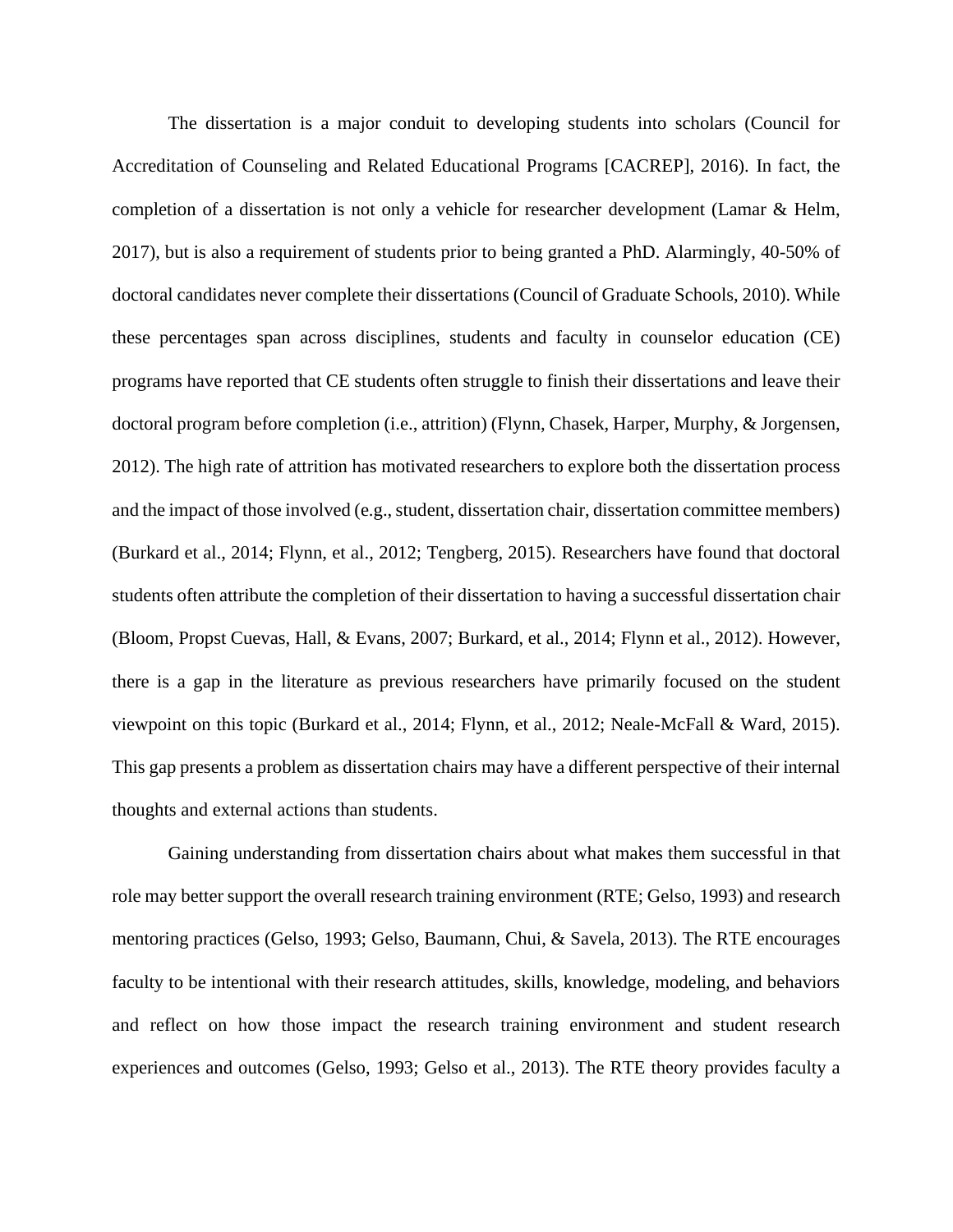framework to think about their internal thoughts and external actions within research mentorship relationships such as dissertation chair-advisee. Relatedly, Borders and colleagues (2012) put forth guidelines for research mentorship. The committee provided recommendations for both mentees and mentors, highlighting that successful research outcomes occur when both parties (e.g., dissertation chair and advisee) within the research mentorship relationship clearly define and understand aspects of their roles and responsibilities. Both Gelso's RTE (Gelso, 1993; Gelso et al., 2013) and the research mentorship guidelines (Borders et al., 2012) shed light on the importance of considering both student and faculty perspectives regarding what makes research mentors (e.g., dissertation chairs) successful.

In previous studies (Cornér, Löfström, & Pyhältö, 2017; Lamar & Helm, 2017), students have described research mentors as key to their researcher identity development. Cornér et al. (2017) found statistically significant, inverse relationships between aspects related to supervision support and burnout for doctoral students across multiple disciplines. Specifically, their findings indicated that students report less burnout when they have more meetings with their supervisors and multiple sources of research mentorship (Cornér et al., 2017). Their participants indicated a need for a strong "research community", which seems to relate with the RTE (Gelso, 1993) that several "players" are involved in developing students into researchers. This is also supported by recent findings that the doctoral research training environment directly impacts the research selfefficacy reported by counselor educators early in their career, showing the impact that research training and mentoring can have on students for years to come (Wester, Borders, Gonzalez, & Waalkes, 2019).

Lamar and Helm (2017) found that counselor education doctoral students described their research mentors as pivotal throughout their doctoral training and in various contexts (e.g., classes,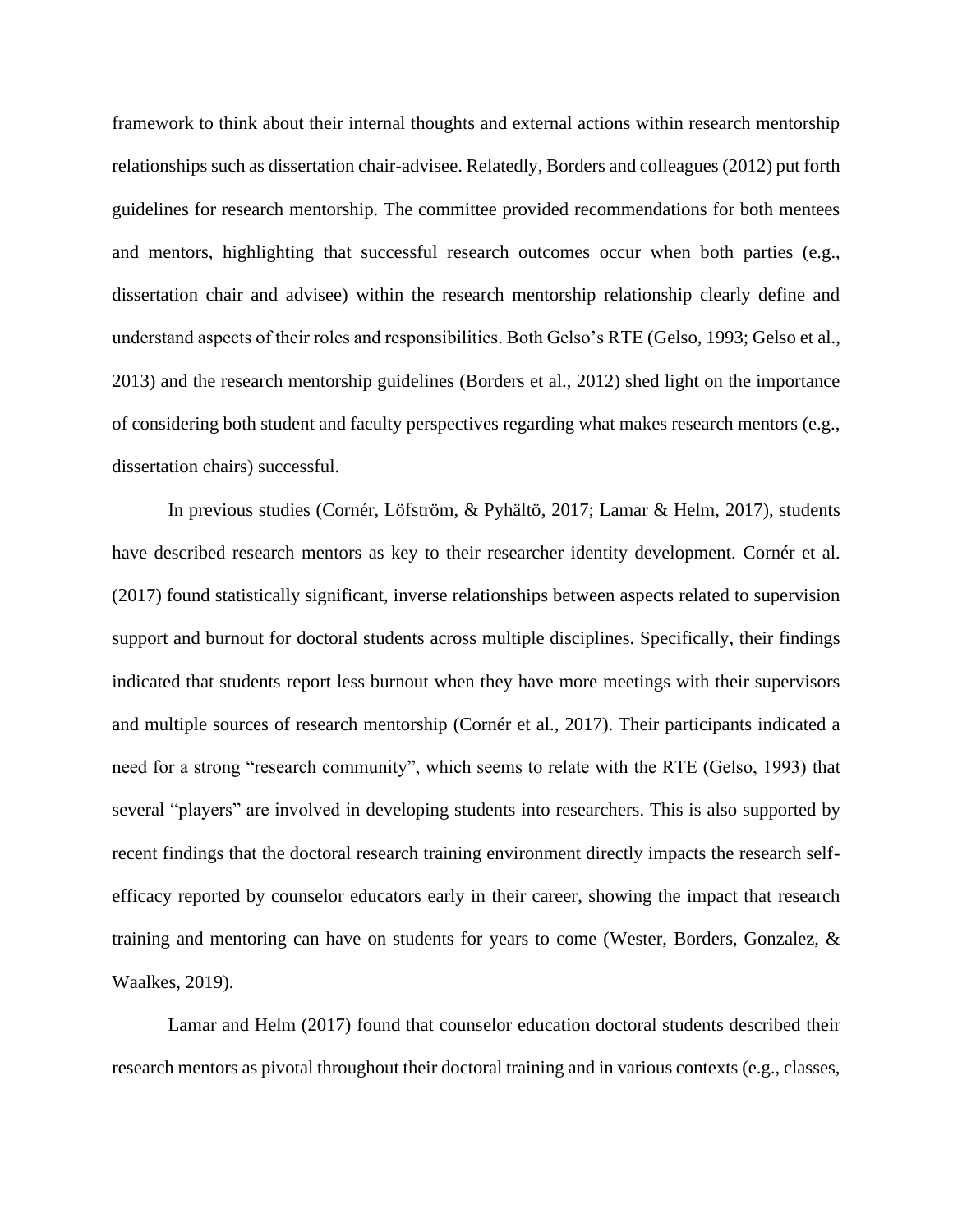research projects, dissertations). They significantly benefited from research mentors being supportive, available, encouraging, and open about their own experiences with research. In fact, some students who had absent and non-transparent research mentors struggled to effectively navigate their research and take ownership of their researcher identity. Lamar and Helm (2017) suggested that students consider working with research mentors (e.g., dissertation chairs) whom they had connected with previously and trusted in order to meet their relational needs in the research mentoring relationship. Although previous studies (Cornér et al., 2017; Lamar & Helm, 2017) have found that that research mentorship does occur for students throughout their doctoral studies, other researchers (Borders, Wester, Fickling, & Adamson, 2015) have found that students in counselor education programs often do not get hands on, mentored research experiences until their dissertations.

When exploring factors that relate to successful dissertation completion, students continually highlight the relationship and mentorship provided by their faculty dissertation chair. Specifically, the quality and quantity of the interactions with the faculty chairperson, with relational behaviors being described as more important than knowledge, skills, and reputation (Flynn et al., 2012; Neale-McFall & Ward, 2015). Students described successful dissertation chairs as having open and regular communication, being caring, nurturing, trustworthy, available and present, connected both personally and professionally, and even protective at times (Bloom et al., 2007; Flynn et al., 2012; Neale-McFall & Ward, 2015). While these studies have provided insight on what equates successful research mentorship by dissertation chairs, they are only coming from the perspective of students.

There are currently no studies within the field of counselor education that have examined what dissertation chairs consider as facilitators of their success. And a literature search revealed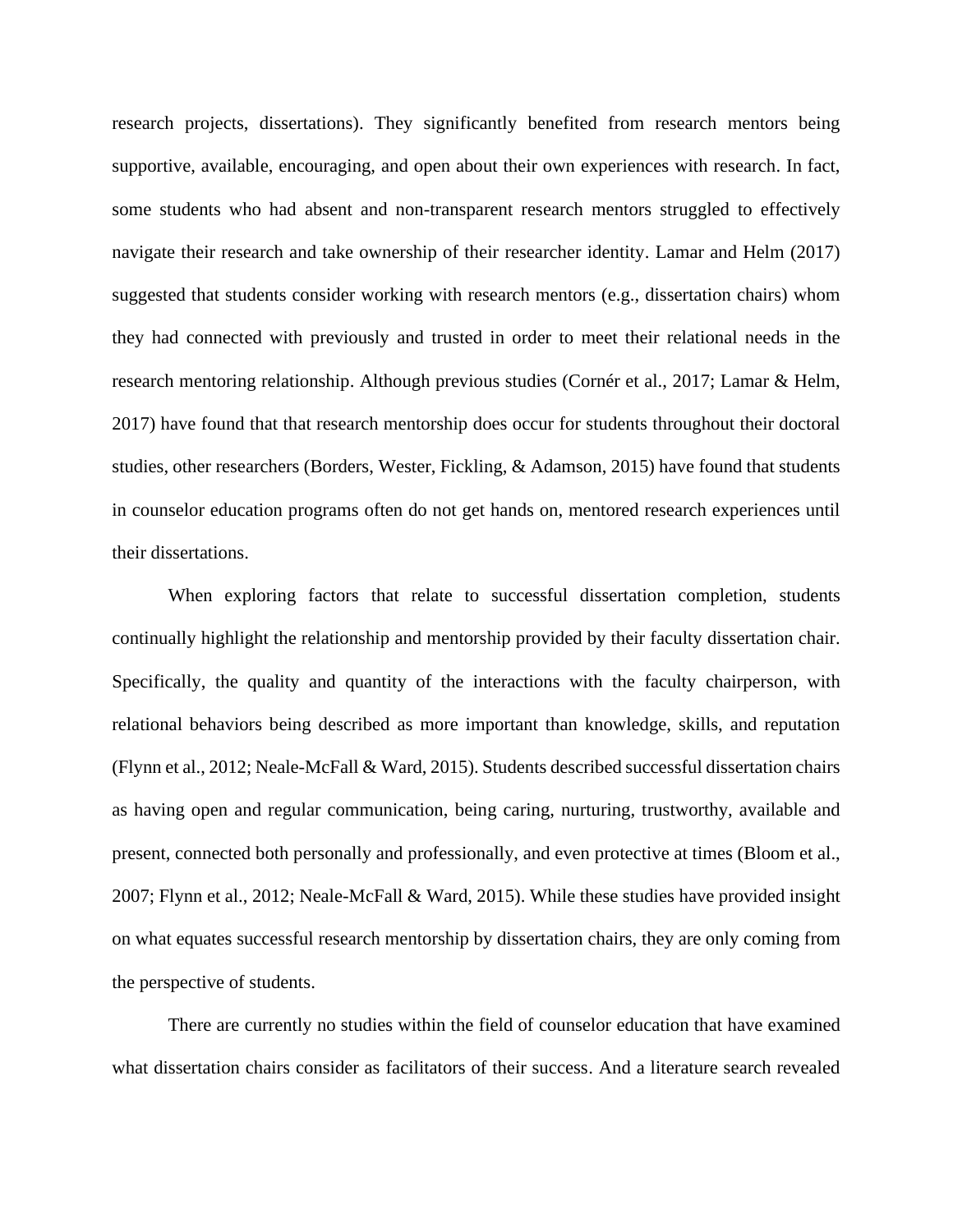only one related study, which suggests this topic area is underdeveloped in a scholarly context. Roberts et al. (2019) recruited dissertation chairs from multiple disciplines (e.g., school psychology, educational leadership, educational policy and evaluation) to qualitatively explore their perspectives on what makes them successful in that role. They found that dissertation chair participants shared a view that, "An effective doctoral student mentor wears many hats and asks many questions" (Roberts et al., 2019, p. 146). Of the "many hats", some included providing overall support, managerial support, and logistical support related to writing and research methodology and analysis. Additionally, providing emotional support was described as one of the most key aspects of their practices as dissertation chairs. Their participants also acknowledged that part of being a successful dissertation chair is understanding the magnitude of their research mentorship and influence on students' completion of their dissertation and, ultimately, their doctoral degree (Roberts et al., 2019).

Purgason, Lloyd-Hazlett, and Avent Harris (2018) conducted a Delphi study to examine counselor educators' perceptions of the impact of mentorship in a broad context. Their participants reached agreement that one important outcome of mentoring is "dissertation success" (Purgason et al., 2018, p. 129). Their finding links with previous studies (Burkard et al., 2014; Cornér et al., 2017; Flynn, et al., 2012; Lamar & Helm, 2017; Neale-McFall & Ward, 2015; Roberts et al., 2019) by supporting the idea that faculty mentors have certain knowledge and practices that can promote student research success within the dissertation process. However, what is still not known are the precise behaviors, knowledge, and skills that faculty consider as facilitators of their mentoring producing "dissertation success" (Purgason et al., 2018, p. 129) in the field of counselor education.

Mentoring as a dissertation chair is a role that many counselor educators in doctoral programs fulfill at one point or time during their careers, and typically are expected to do so as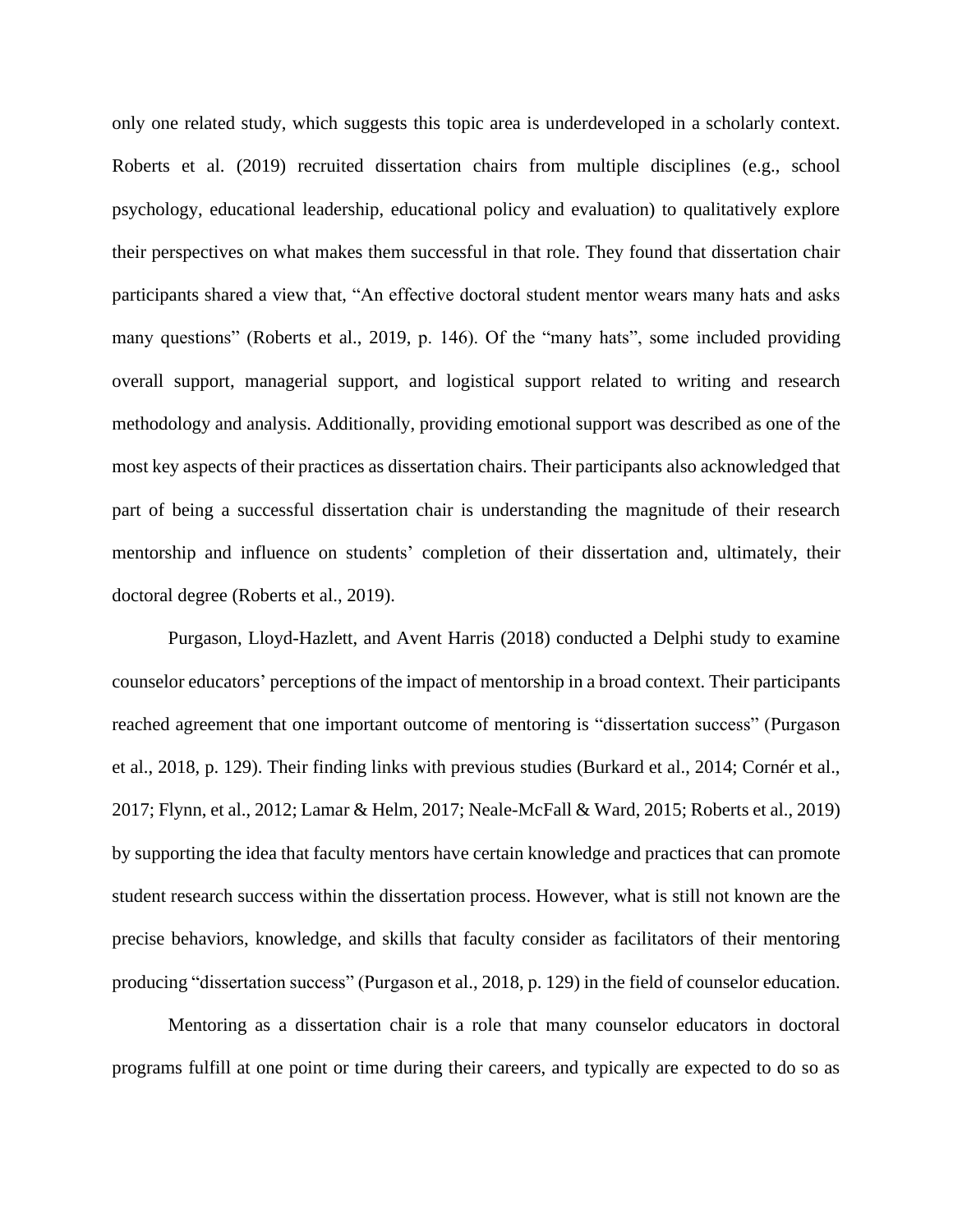part of their job; yet, little is known about what faculty dissertation chairs believe are factors that result in a successful dissertation process and experience. At this time, the dissertation chairperson role and practices are primarily informed by the *Association for Counselor Education and Supervision Research Mentorship Guidelines* (Borders et al., 2012), applying research on the student viewpoint (Bloom, et al., 2007; Burkland et al., 2013; Flynn et al., 2012; Neale-McFall & Ward, 2015), as well as potentially personal dissertation experiences and communication with other faculty. These resources give a foundation for dissertation chairs, but more empirical support may be needed to enhance intentional practices. The purpose of this study was to empirically explore the dissertation chairpersons' viewpoint on facilitators of their success. The research question that guided this study was: "What do a group of expert dissertation chairpersons in the field of counselor education consider as aspects that are necessary to their success in that role?"

#### **Method**

The Delphi method is a repetitive process that is used when researchers want to gather knowledge from a panel of participants who have been identified as "expert" in relation to the phenomenon under study (Iqbal & Pipon-Young, 2009). The Delphi method typically involves 3 to 4 phases of participants responding to open-ended questions and Likert-scale format questions (Higgins et al., 2013). During all phases, participants are given the opportunity to reflect on, rerate, and explain their ratings on items that were not conceded during previous phases. Data gathering occurs until consensus is reached on items or it is determined that consensus will not be reached despite multiple phases (i.e., stability of items across each phase) (Iqbal & Pipon-Young, 2009). The Delphi method was selected given these researchers wanted to know what *expert* dissertation chairs in the field of counselor education consider as necessary to their success in that role.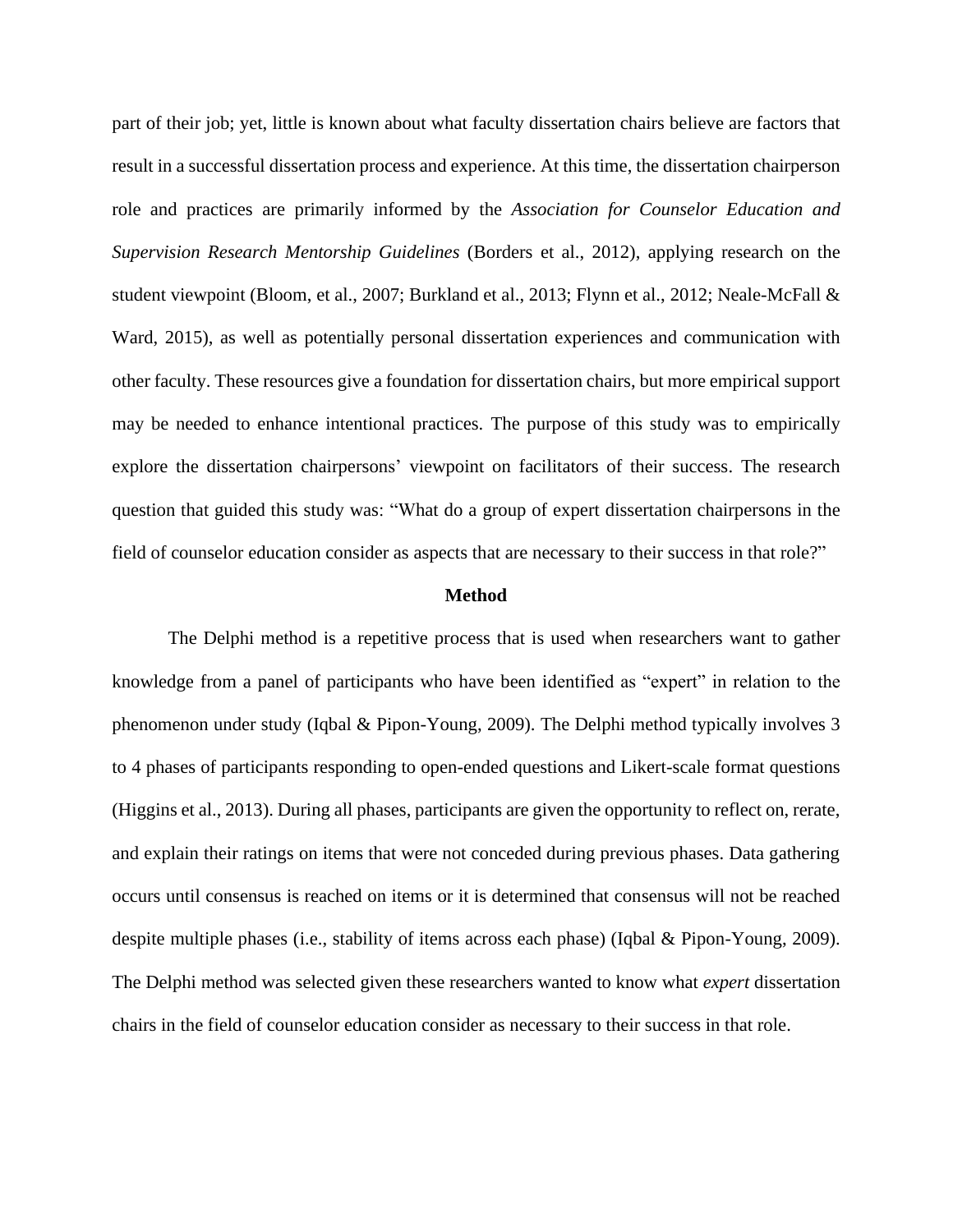# **Participants**

**Criteria and selection.** When using Delphi methodology, participant selection is guided by first determining what qualifications, skills, knowledge, and characteristics constitute expertise on the topic being studied (Clayton, 1997; Doughty, 2009; Hsu & Sandford, 2009; Iqbal & Pipon-Young, 2009; Powell, 2003). The authors utilized the following strategies to create the participant criteria: (1) the first author examined literature about the dissertation process and research mentorship practices (Borders et al, 2012; Burkard et al., 2014; Flynn et al., 2012; McNeale & Ward, 2015; Roberts et al.019; Wester & Borders, 2014); (2) the second author reviewed the initial criteria and recommended suggestions; (3) both authors had conversations with other counselor educators about the criteria for participation; and (4) both authors then finalized the criteria by integrating information from all previous steps. To be considered an "expert"*,* participants were required to (a) currently be working as a counselor educator in a CACREP accredited doctoral program, (b) have had been a chair to a minimum of four students who successfully defended their dissertations, with at least one student successfully defending within the last two years, and (c) have had mentored at least one junior faculty (formally or informally) in their process of becoming a dissertation chair. The last criterion was included to identify an additional level of "expertness" as mentoring typically displays advanced stages of development, skill, or knowledge in a particular role (Borders et al., 2012).

Once the participant criteria were determined, these authors independently created a list of counselor educators who they believed had the potential to meet the criteria based on years in their current position and exploring their publications. These authors additionally considered variables such as gender identity, race, years in the field, and region of program. The finalized list included a total of 43 counselor educators.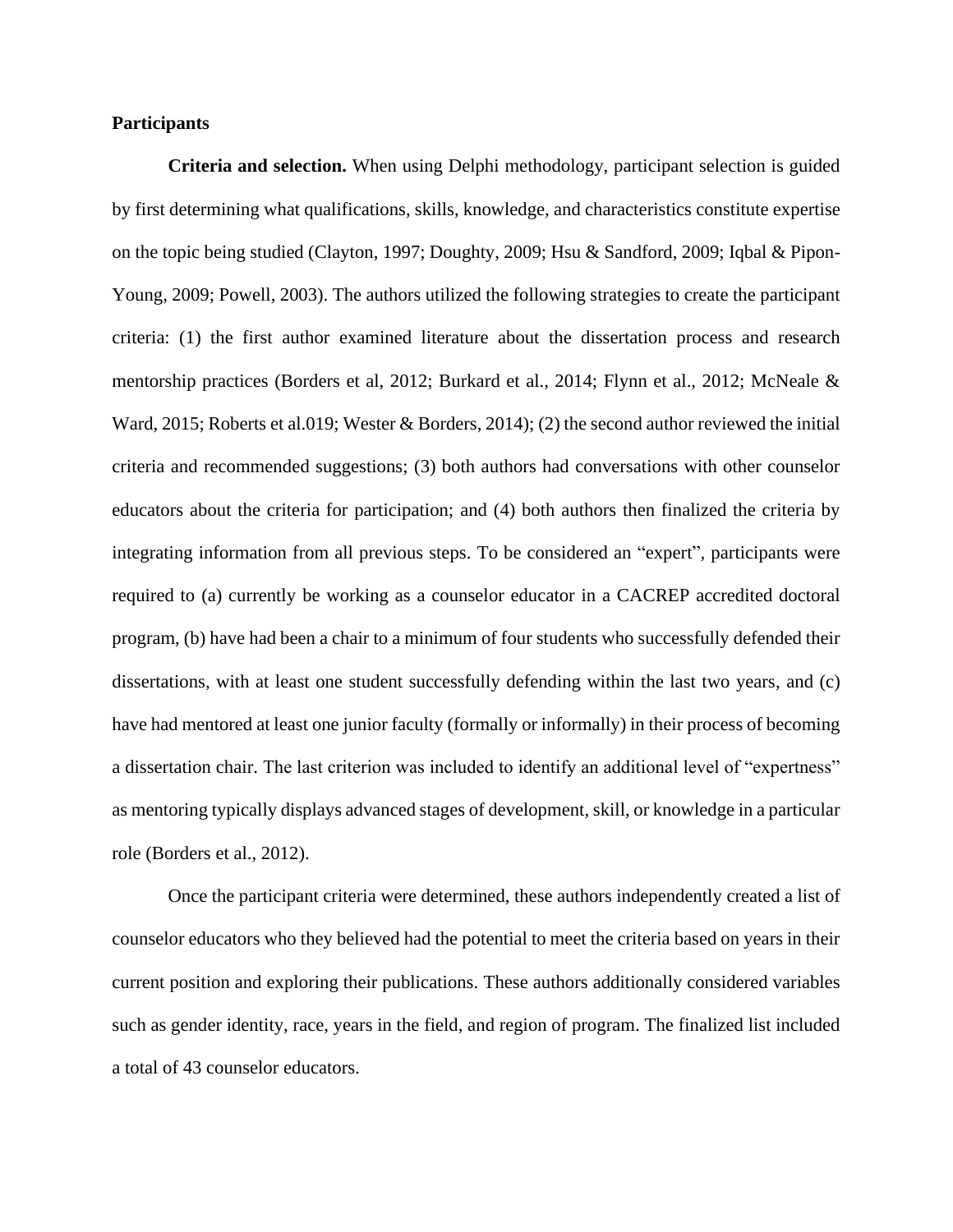**Demographics.** Of the 43 counselor educators who were contacted, nine enrolled in the study. The majority of participants were female ( $n = 6$ ; 67%), with the remainder identifying as male; and the majority were Caucasian  $(n = 5, 55\%)$ , with two faculty self-reporting as Black/African American, one self-reporting as Asian, and one self-reporting as biracial. All nine participants reported their primary professional identity as counselor educators in CACREP accredited program. The average age of the participants was 52.44 (*SD* =11.46; range 39-67 years). The average years in the field of counselor education was 19.89 (*SD* = 6.83; range 11-30). The average number of dissertations chaired to completion was 20.67 (*SD* = 15.19; range 5-45). Of the nine participants, 3 (33%) reported working in programs that admit 0-5 doctoral students each year and 6 (67%) reported working in programs that admit 5 or more doctoral students each year. The majority ( $n = 8$ , 89%) of participants reported their students as primarily full-time and 1 (11%) participant reported having an equal split of full and part time students. Eight (89%) participants reported their students primarily intend to go in to counselor education upon graduation with their degree, while 1 (11%) reported an equal split of those who intend to enter counselor education or clinical practice upon graduation with their degree. In regards to program location, 8 (89%) participants reported working as a counselor educator in a CACREP accredited program in the southeast region and 1 (11%) reported working as a counselor educator in a CACREP accredited program in the north central region.

**Response rate.** In Phase 1, of the 43 potential participants contacted, 26 did not respond at all; five participants responded by indicating they did not meet all criteria to participate; three responded by indicating they could not fulfill the time requirements of the multiple phases of the study; and a total of nine individuals responded by enrolling in the study and completing the first phase. The final enrollment size of nine exceeded the minimum standard, as the amount of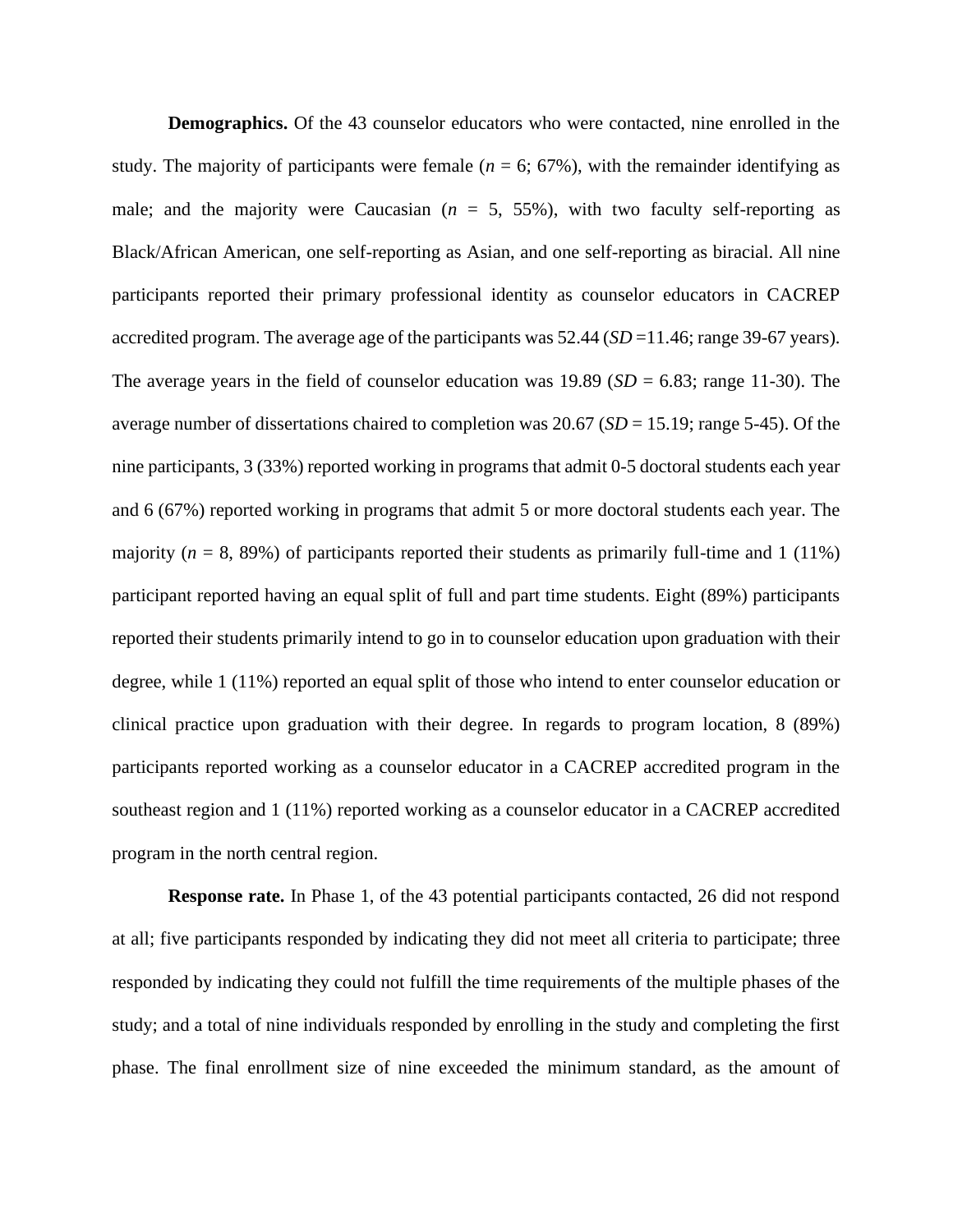participants in Delphi studies can be as small as eight (Novakowski & Wellar, 2008; Powell, 2003). In Phase 2 the response rate was 67% (*n* = 6) and in Phases 3 and 4 there was a 100% response rate  $(n = 9)$ . A smaller sample size and fluctuation in response rate across phases is acceptable given the Delphi research process can be highly demanding of participants, there may be difficulty with finding experts on certain topics, and adjusting the participant criteria to increase enrollment may actually compromise "expertness" (Kang, Kim, & Trusty, 2015; Powell, 2003).

#### **Data Collection and Analysis**

Once approval was received from the institutional review board, the current authors started Phase 1 by recruiting participants through both purposive and criterion-based sampling, as noted above (Higgins et al., 2013). The first author sent an invitation to participate to the 43 identified counselor educators' institutional email accounts. The email included a description about the study, information about the Delphi study process, the estimated timeline and commitment required by participants, and a Qualtrics study link that directed participants to provide consent and complete Phase 1 of the study.

**Phase 1.** In Phase 1 the authors collected data about demographics, experiences of dissertation chairs, and thoughts on what equates success in that role. The initial steps of creating the questions included the first author developing a list of both demographic and open-ended questions based on literature about the dissertation process and research mentorship (Borders et al, 2012; Burkard et al., 2014; Flynn et al., 2012; McNeale & Ward, 2015; Roberts et al. 2019; Wester & Borders, 2014), her own experiences as a doctoral student and dissertation chair, and observations she had made of other dissertation chairs. The first author then sent her list of questions to the second author and they met face-to-face to discuss other potential questions. An additional three open-ended questions were added based on the second authors' recommendations.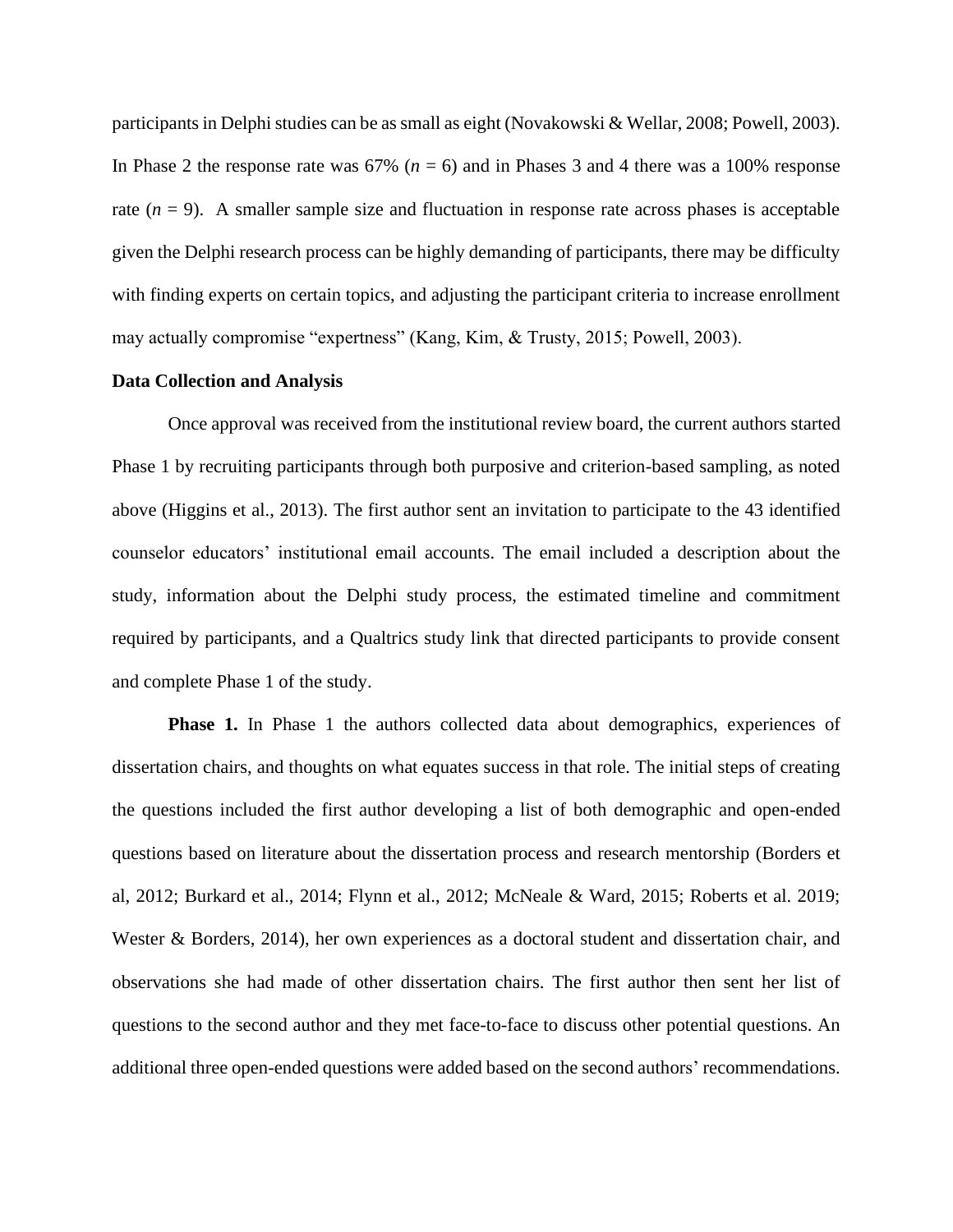All open-ended questions in Phase 1 included: (1) What has been your experience as a dissertation chair?; (2) When you became a dissertation chair, what prepared you, if anything, for that role?; (3) Do you feel like you have grown or changed as a dissertation chair from the time you first entered that role?; (4) What (or who) helped you grow and develop as a dissertation chair?; (5) What equates "success" as a dissertation chair?; (6) Thinking of your experiences, or others you have seen chair dissertations, what do you think equates a 'successful dissertation chair?; (7) Think of a situation, relationship, or person who you believe was unsuccessful at chairing a dissertation or an unsuccessful relationship, what happened in this instance? What do you think was missing?; (8) What knowledge and skills should one have to be a dissertation chair?; (9) What guidelines would you give when mentoring a colleague to be a dissertation chair?

The data analysis in Phase 1 involved the authors examining the content of the open-ended responses and identifying concrete and specific items about being a successful dissertation chair. The term "items" relates to main ideas that were captured in the open-ended responses as aspects of being a successful dissertation chair (e.g., "creating a safe place for students"). Both authors reviewed the open-ended responses independently by analyzing each line and coming up with items, then they came together to determine which items would be presented to the participants in the preceding phases.

**Phases 2-4.** The goal for Phases 2 through 4 was to collect data (via a Likert scale) on the items created from Phase 1. In Phases 2 through 4, participants received an email with instructions on rating the items and the Qualtrics survey link. The survey contained all items needing to be rated or rerated, along with a summary of group responses (mean, median, IQR) for all items that were not conceded, were conceded, and/or dropped during the previous phase, and open-text so participants could provide subjective comments about the items (e.g., comments regarding items,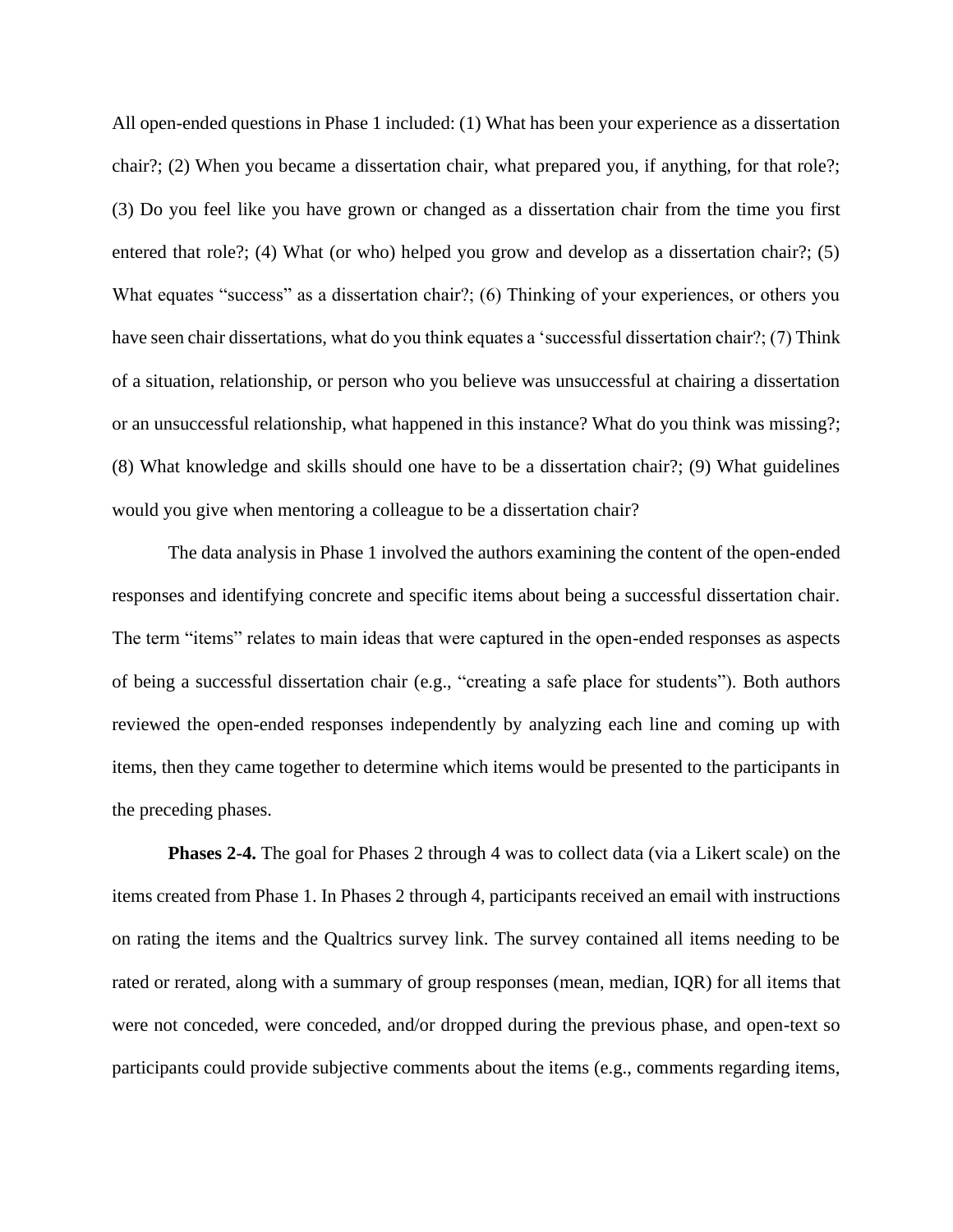changes in their rankings of items). In Phases 2-4, the participants were asked to consider the prompt of: "In becoming a dissertation chair, the following has facilitated my success as a dissertation chair", and then rate each item using a 7-point Likert scale (1 = *strongly disagree*, 7 = *strongly agree*). This process was consistent across Phases 2-4, with one variation in Phase 4 being that these authors provided comments from participants, anonymously, to provide understanding and rationale for rankings on the remaining items.

The data analyses in Phases 2-4 involved determining which items met consensus (as determined by median score and interquartile range described below) as necessary or not necessary. Per recommendations of methodologists and previous researchers (Doughty, 2009; Powell, 2003; Wester & Borders, 2014), these authors created a predetermined cut-off of an interquartile range of 1 to equate consensus among participants. Additionally, a median score of 6 or above represented the item facilitated or impacted their success as a dissertation chair. The median was used given it is less vulnerable to atypical data, which is especially important when there is a small sample size (Doughty, 2009). Thus, a median score of 6 or above, combined with an interquartile range (IQR) of 1 or less resulted in keeping the item as needed or necessary for success; while an IQR 1 or less combined with a median score of less than 6 resulted in consensus that the item was not necessary for success and therefore dropped. Finally, an IQR of greater than 1 indicated the item was not conceded.

#### **Results**

# **Phase 1**

In Phase 1, participants responded to nine open-ended questions. An example of an openended response included "I see the successful dissertation chair as one who has comprehensive understanding of the research process and of student/researcher development….is also active and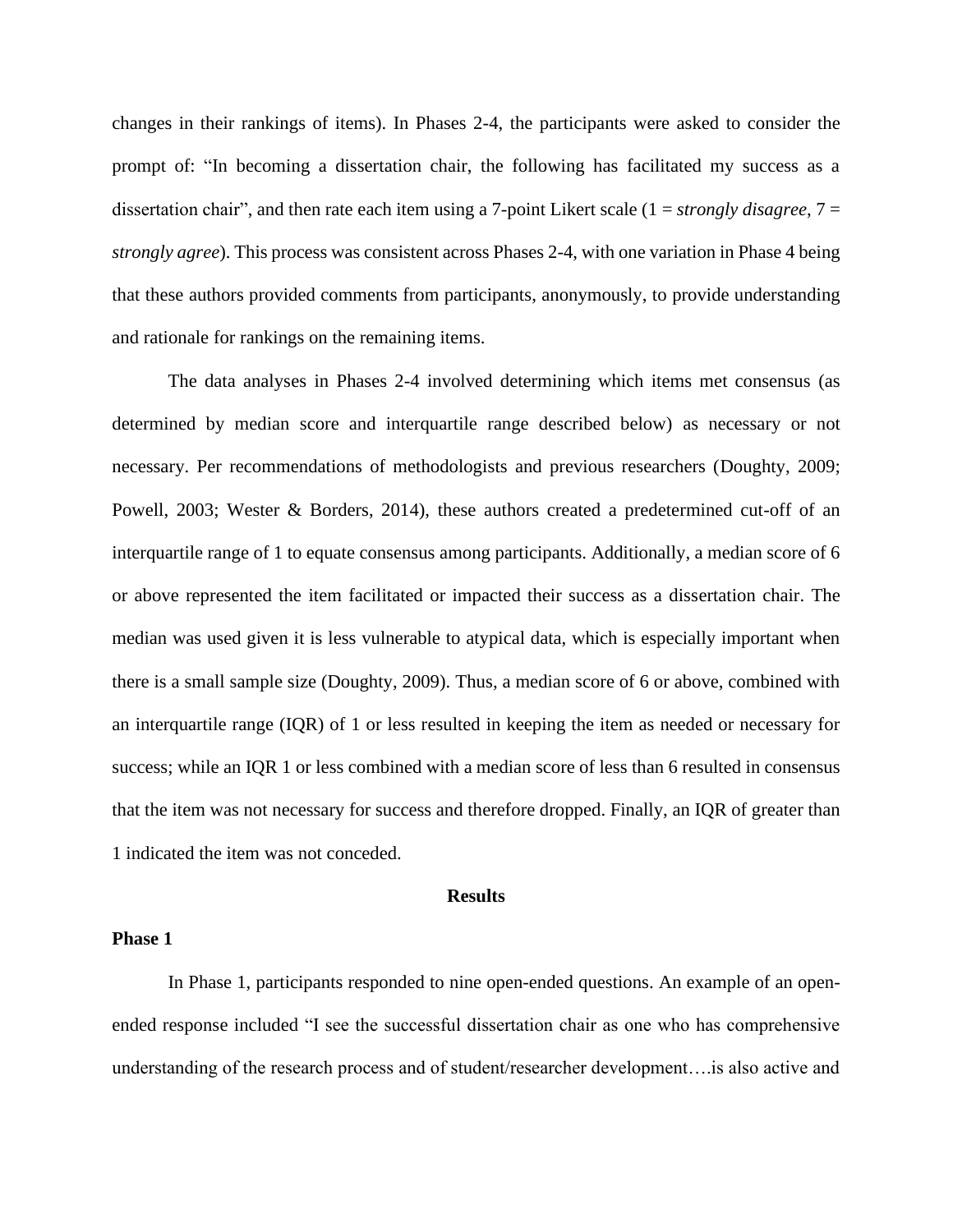present throughout the process (e.g., willing to meet on a regular basis, provides feedback on timeline basis, helps student shape process throughout) and is able to engage in an interpersonal journey throughout process." Another example was "A chair needs a wide range of knowledge about research methodologies, humility to know their limits and where to find additional information PLUS all of the knowledge and skills that goes into an effective mentoring relationship." Using content analysis, these authors independently reviewed all open-ended responses and came together to assess overlap and discrepancies. Initially, 42 items were commonly created across both authors, while 30 items were unique. After comparison and discussion, we conceded on the initial 42 items of overlap and an additional 22 items, resulting in 64 items total from the analysis of Phase 1 data (see Tables 1 and 2 for all items).

Table 1

|                                   |  |  |  | Items Conceded as Not Necessary, Dropped, or Not Conceded as Necessary to |  |  |  |  |  |  |  |
|-----------------------------------|--|--|--|---------------------------------------------------------------------------|--|--|--|--|--|--|--|
| <b>Dissertation Chair Success</b> |  |  |  |                                                                           |  |  |  |  |  |  |  |

|                                                                                                                                 | Round      |      |        |                |
|---------------------------------------------------------------------------------------------------------------------------------|------------|------|--------|----------------|
| Item                                                                                                                            | Determined | Mean | Median | <b>IQR</b>     |
| <b>Items Conceded as Not Necessary</b>                                                                                          |            |      |        |                |
| Foreseeing the student as a colleague.                                                                                          | 2          | 5.50 | 5.00   | 1              |
| Stepping back and allowing<br>natural 2                                                                                         |            | 5.67 | 5.50   | 1              |
| consequences to occur for student(s)<br>Applying my own experience from my 2<br>dissertation process to inform my role as chair |            | 5.17 | 5.00   | 1              |
| <u>Items Dropped in Phase 2</u>                                                                                                 |            |      |        |                |
| My ability to be flexible throughout the                                                                                        |            | 5.67 | 6.00   | 3              |
| dissertation process                                                                                                            |            |      |        |                |
| Connecting with the<br>student<br>both                                                                                          |            | 6.00 | 6.00   | $\overline{2}$ |
| professionally and personally                                                                                                   |            |      |        |                |
| My willingness to engage in an interpersonal                                                                                    |            | 5.00 | 6.00   | 4              |
| journey with student(s)                                                                                                         |            |      |        |                |
| Effectively working with students who are                                                                                       |            | 6.17 | 7.00   | $\mathfrak{D}$ |
| culturally different then me                                                                                                    |            |      |        |                |
| Having the ability to choose students whom                                                                                      |            | 5.00 | 5.00   | 4              |
| which I work                                                                                                                    |            |      |        |                |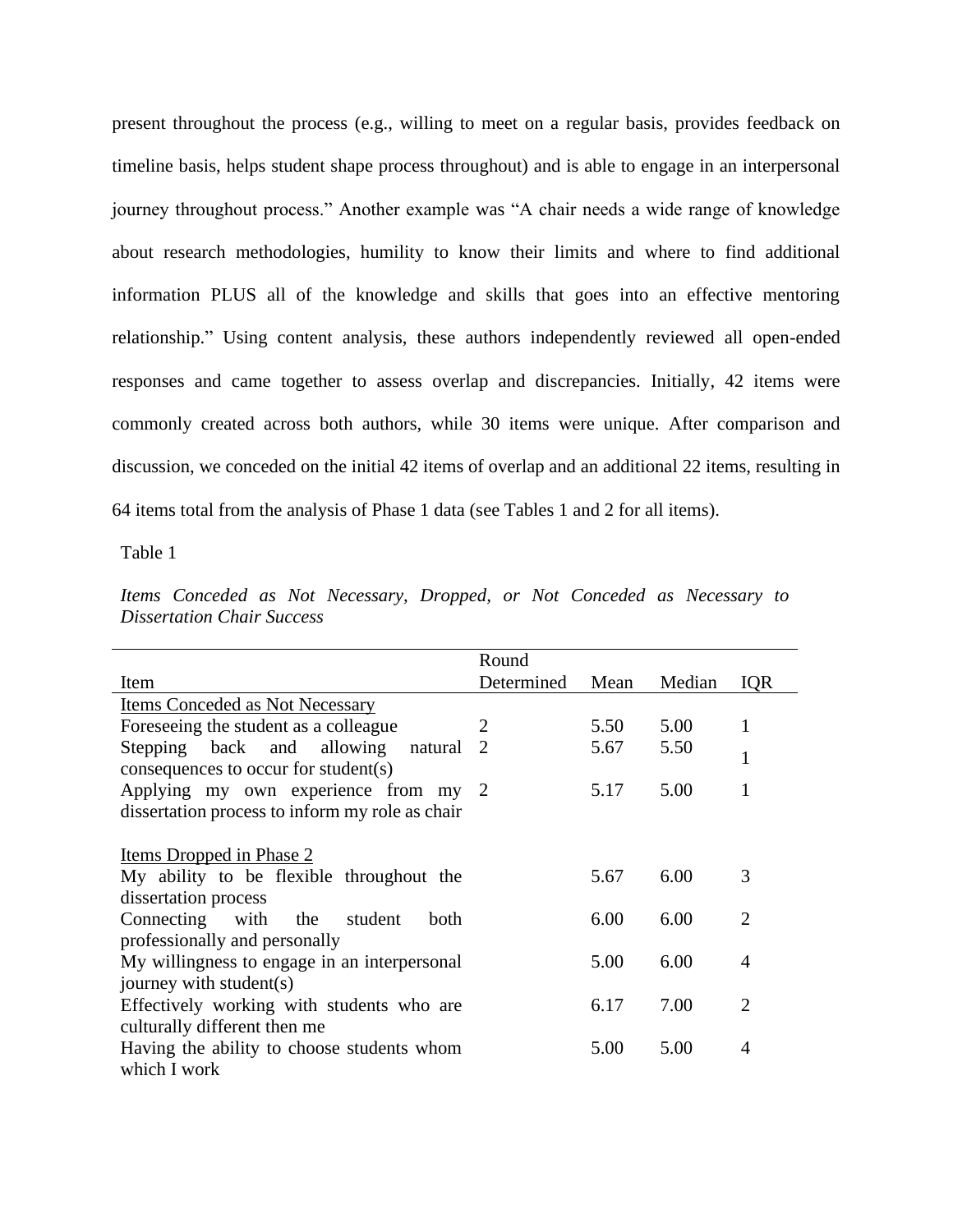| Screening for compatibility with the student    | 5.83 | 5.50 | $\overline{2}$ |
|-------------------------------------------------|------|------|----------------|
| prior to entering the relationship              |      |      |                |
| <b>Items Not Conceded as Necessary</b>          |      |      |                |
| Being able to assess and conceptualize student  | 6.33 | 7.00 | 2              |
| needs developmentally                           |      |      |                |
| Shifting my role, as needed, within the         | 6.33 | 7.00 | $\overline{2}$ |
| mentoring relationship based on student needs   |      |      |                |
| Having empathy for student(s)                   | 5.33 | 6.00 | 3              |
| Being able to think a priori about potential    | 5.78 | 6.00 | $\overline{2}$ |
| barriers or stumbling blocks for student(s)     |      |      |                |
| My willingness to provide both emotional and    | 5.56 | 6.00 | $\overline{2}$ |
| instrumental support to student(s)              |      |      |                |
| Setting firm expectations                       | 5.67 | 6.00 | $\overline{2}$ |
| Using contracts to formalize the process        | 3.67 | 4.00 | $\mathfrak{Z}$ |
| Meeting regularly with student(s)               | 5.56 | 6.00 | $\overline{c}$ |
| Identifying as a researcher myself              | 5.89 | 6.00 | $\overline{2}$ |
| Engaging in my own research (outside that of    | 5.67 | 6.00 | $\overline{2}$ |
| the dissertation experience with students)      |      |      |                |
| Being fluent in a wide range of research        | 4.89 | 5.00 | 3              |
| methodologies                                   |      |      |                |
| Being fluent in data analysis                   | 4.67 | 5.00 | $\overline{2}$ |
| Identifying my own needs during dissertation    | 3.22 | 4.00 | $\overline{2}$ |
| process                                         |      |      |                |
| Reflecting on my own impact on the              | 5.56 | 5.00 | $\overline{2}$ |
| dissertation process                            |      |      |                |
| Reflecting on my role as dissertation chair     | 6.11 | 6.00 | $\overline{2}$ |
| within each specific student relationship       |      |      |                |
| Avoiding overpersonalization of the process     | 5.67 | 6.00 | 3              |
| Using past experiences in the chair role to     | 5.56 | 6.00 | $\overline{2}$ |
| inform future experiences                       |      |      |                |
| Using processing skills                         | 5.89 | 6.00 | $\overline{2}$ |
| Being transparent with the student throughout   | 5.56 | 6.00 | $\overline{2}$ |
| the process                                     |      |      |                |
| Broaching cultural similarities and differences | 6.33 | 7.00 | $\overline{2}$ |
| between myself and student(s)                   |      |      |                |
| Screening for compatibility (e.g., personality, | 5.44 | 6.00 | $\overline{4}$ |
| working style, philosophical beliefs) with the  |      |      |                |
| student prior to entering the relationship*     |      |      |                |

*Note:* \*Denotes this item was created after Phase 2 based on participant comments and suggestions to changes or additions to existing items from Phase 1.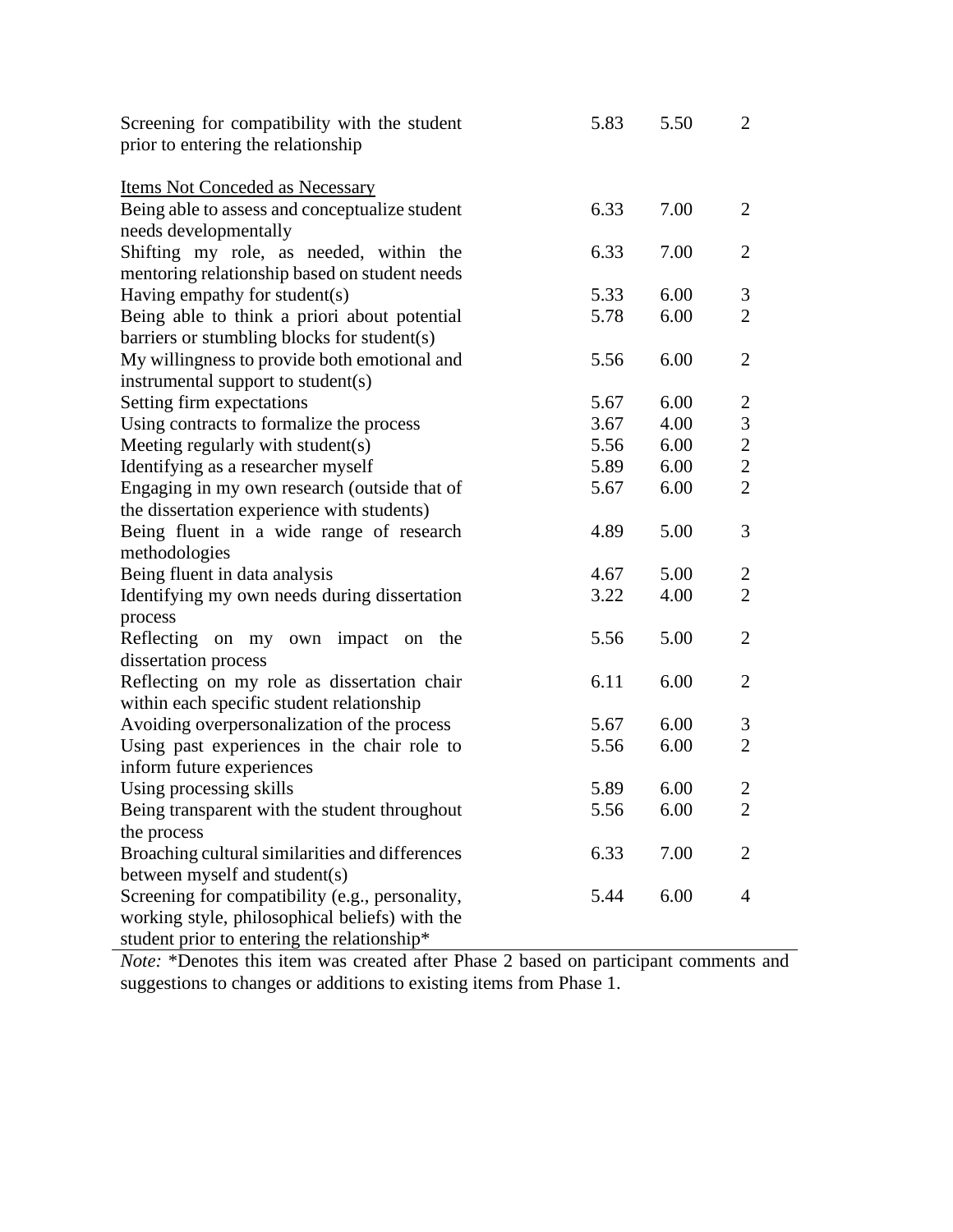# Table 2

# *Items Conceded as Necessary to Dissertation Chair Success*

|                                                                                                                                                              | Round          |      |        |                |
|--------------------------------------------------------------------------------------------------------------------------------------------------------------|----------------|------|--------|----------------|
| Category and Item                                                                                                                                            | Conceded       | Mean | Median | <b>IQR</b>     |
| <b>Navigating Others</b>                                                                                                                                     |                |      |        |                |
| Creating a safe place for student(s)                                                                                                                         | 4              | 6.11 | 6.00   | $\mathbf{1}$   |
| Building rapport with student(s)                                                                                                                             | $\overline{c}$ | 6.33 | 6.50   | $\mathbf{1}$   |
| Letting student(s) own their process                                                                                                                         | $\overline{c}$ | 6.50 | 6.50   | $\mathbf{1}$   |
| Being intentionally present with student(s)<br>throughout the dissertation process.                                                                          | $\overline{2}$ | 6.33 | 6.50   | $\mathbf{1}$   |
| Being actively engaged with student<br>(s)<br>throughout the process                                                                                         | $\overline{2}$ | 6.67 | 7.00   | $\mathbf{1}$   |
| Engaging collaboratively with student(s) in the<br>dissertation                                                                                              | 2              | 6.67 | 7.00   | $\mathbf{1}$   |
| Engaging in open and clear communication with 2<br>student(s) throughout the dissertation process                                                            |                | 6.50 | 7.00   | $\mathbf{1}$   |
| Willingness to confront difficult dynamics with<br>student(s) during the process, when necessary                                                             | 2              | 6.17 | 6.00   | $\mathbf{1}$   |
| Connecting with student(s) professionally (e.g.,<br>task-oriented, directing toward resources, giving<br>professional guidance)*                             | 3              | 6.00 | 6.00   | $\mathbf{1}$   |
| Connecting with student(s) personally (e.g.,<br>listening to their struggles, celebrating their<br>accomplishments, supporting them in their job<br>search)* | 3              | 6.00 | 6.00   | $\mathbf{1}$   |
| Holding student(s) accountable                                                                                                                               | $\overline{2}$ | 6.50 | 6.50   | $\mathbf{1}$   |
| Maintaining high expectations of the student(s)                                                                                                              | $\overline{2}$ | 6.50 | 6.50   | $\mathbf{1}$   |
| Advocating for student(s) by challenging other<br>committee members, when necessary                                                                          | $\overline{2}$ | 5.83 | 6.00   | $\mathbf{1}$   |
| My ability to facilitate positive committee<br>dynamics                                                                                                      | $\overline{2}$ | 6.17 | 6.00   | $\mathbf{1}$   |
| Providing<br>support and encouragement<br>to<br>student(s)                                                                                                   | $\overline{2}$ | 6.83 | 7.00   | $\overline{0}$ |
| Providing a balance of support and challenge to<br>student(s)                                                                                                | $\overline{2}$ | 6.17 | 6.00   | $\mathbf{1}$   |
| <b>Navigating Self</b>                                                                                                                                       |                |      |        |                |
| Taking initiative to grow as a chair                                                                                                                         | 4              | 6.11 | 6.00   | 1              |
| Having an awareness of the impact of culture on<br>the dissertation process                                                                                  | 4              | 6.67 | 7.00   | 1              |
| Being passionate about mentoring students in<br>dissertations                                                                                                | $\overline{2}$ | 6.50 | 6.50   | 1              |
| Valuing student(s) ideas                                                                                                                                     | $\overline{2}$ | 6.33 | 6.00   | $\mathbf{1}$   |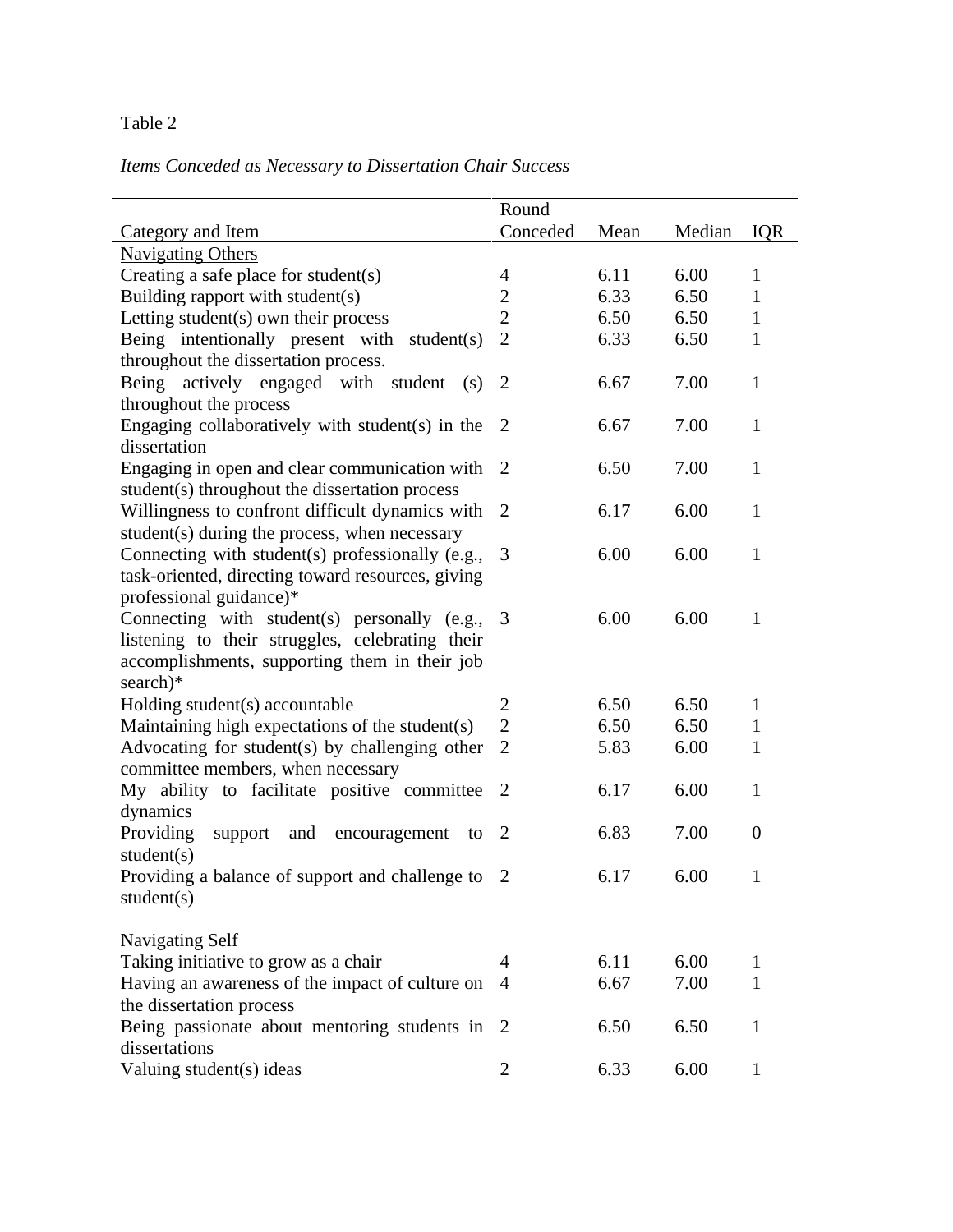| Ensuring I am available and accessible to the 2<br>student throughout the process |                | 6.33 | 6.50 | $\mathbf{1}$ |
|-----------------------------------------------------------------------------------|----------------|------|------|--------------|
| Being open to learning from student(s)                                            | 4              | 6.22 | 6.00 | $\mathbf{1}$ |
| Viewing the dissertation process as more than                                     | 3              | 6.00 | 6.00 | $\mathbf{1}$ |
| just a completed study                                                            |                |      |      |              |
| Bringing my authentic self into the relationship                                  | 3              | 6.00 | 6.00 | $\mathbf{1}$ |
| with student $(s)$                                                                |                |      |      |              |
| Having an awareness of my own emotional                                           | 3              | 5.67 | 6.00 | $\mathbf{1}$ |
| process that occurs within the dissertation                                       |                |      |      |              |
| process                                                                           |                |      |      |              |
| Understanding my own limitations in my                                            | <sup>2</sup>   | 6.33 | 6.50 | $\mathbf{1}$ |
| research knowledge                                                                |                |      |      |              |
| Having efficacy as an academic writer                                             | 4              | 6.22 | 6.00 | 1            |
| Having a comprehensive understanding of the                                       | $\overline{2}$ | 6.67 | 7.00 | $\mathbf{1}$ |
| research process                                                                  |                |      |      |              |
| Being fluent in research design                                                   | $\overline{4}$ | 5.44 | 6.00 | $\mathbf{1}$ |
| Continuing my own knowledge growth when                                           | 3              | 6.22 | 6.00 | $\mathbf{1}$ |
| needed to assist the student in developing a                                      |                |      |      |              |
| quality dissertation product (e.g., readings,                                     |                |      |      |              |
| training, consults)                                                               |                |      |      |              |
| Being able to consult with others when I need to                                  | <sup>2</sup>   | 6.33 | 6.50 | 1            |
| regarding an aspect of the student dissertation                                   |                |      |      |              |
| experience (e.g., understand methodology,                                         |                |      |      |              |
| analytical assistance, emotional response)                                        |                |      |      |              |
| Being consistent with how I operate (e.g., 2                                      |                | 6.33 | 6.50 | $\mathbf{1}$ |
| feedback, response time, engagement)                                              |                |      |      |              |
|                                                                                   |                |      |      |              |
| <b>Navigating Structure</b>                                                       |                |      |      |              |
| Establishing expectations of student and chair 2                                  |                | 6.67 | 7.00 | $\mathbf{1}$ |
| roles up front                                                                    |                |      |      |              |
| Meeting face-to-face with student(s)                                              | $\overline{2}$ | 6.33 | 6.50 | 1            |
| Setting clear, appropriate boundaries with                                        | $\overline{2}$ | 6.50 | 6.50 | $\mathbf{1}$ |
| student(s)                                                                        |                |      |      |              |
| Structuring the dissertation process, while                                       | 2              | 6.33 | 6.50 | 1            |
| simultaneously being open to revisiting the                                       |                |      |      |              |
| structure to meet the needs of student(s)                                         |                |      |      |              |
| Having knowledge of institutional and academic                                    | 2              | 6.67 | 7.00 | 1            |
| requirements at my institution                                                    |                |      |      |              |

*Note:* \*Denotes this item was created after Phase 2 based on participant comments and suggestions to changes or additions to existing items from Phase 1.

# **Phase 2**

All 64 items that emerged from Phase 1 were included in Phase 2 for participants to evaluate the degree to which they agreed these items contributed to their success as a dissertation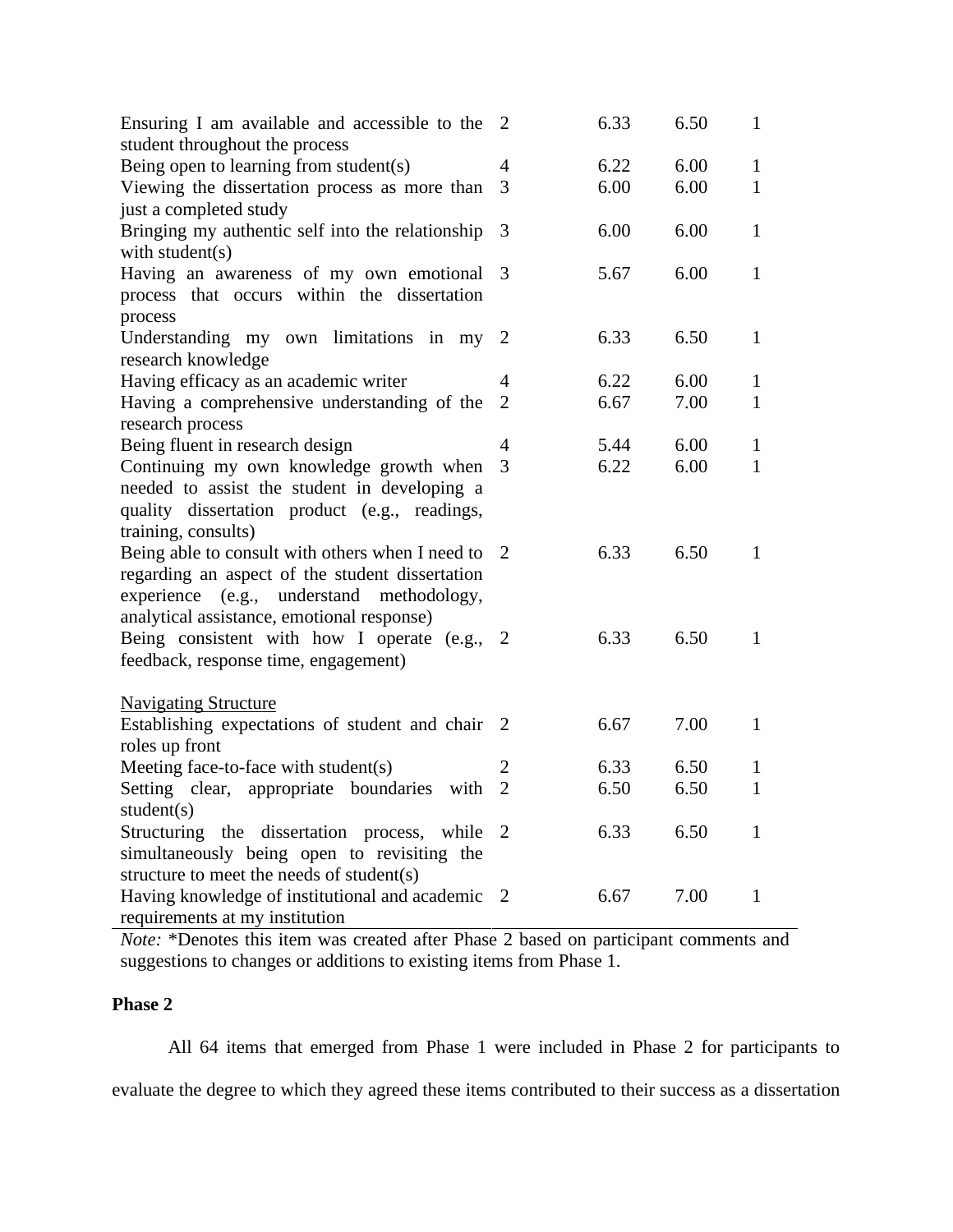chair. A total of 28 items were conceded by participants in Phase 2: 25 items were conceded as necessary to one's success as a dissertation chair (*Mdn*  $\geq 6.0$ ; *IQR*  $\leq 1.0$ ; see Table 1), while 3 items were conceded as not necessary or contributing to success ( $Mdn \leq 6.0$ ; IQR < 1.0; see Table 1). This left 36 items not conceded (*Mdn < 6.0)* by participants in Phase 2.

During this second phase, participants were also given the opportunity to comment on the original 64 items, allowing them to provide suggestions on editing, altering or combining existing items, or adding items they believed were not captured from the original content analysis of openended responses in Phase 1. Three of the six participants who participated in Phase 2 provided suggestions. As an example of some comments, one participant noted, "Items 7 (my ability to be flexible throughout the dissertation process) and 8 (shifting my role, as needed, within the mentoring relationship based on student needs) seem to overlap. A part of being flexible is shifting my roles." In response to other items, one participant indicated, "I did not like item 19 (My willingness to engage in an interpersonal journey with student(s)). Dissertation is a task that has to be completed, and while there is personal growth, it is not a therapeutic endeavor…[and also] I only chair dissertations that use methodology I am comfortable with in general. Thus I don't see item 41 (being fluent in a wide range of methodologies) as an important element." Another participant indicated "I think I can successfully chair without knowing much about a specific methodology or content area if (1) we have a methodologist who has that expertise and/or (2) the student is developmentally able to bring in that expertise." Based on suggestions from participants, six items were altered or merged, and three items were added (see Tables 1 and 2 for items dropped/merged or added in Phase 2). This alteration in a few items resulted in 33 items that participants needed to re-evaluate in Phase 3.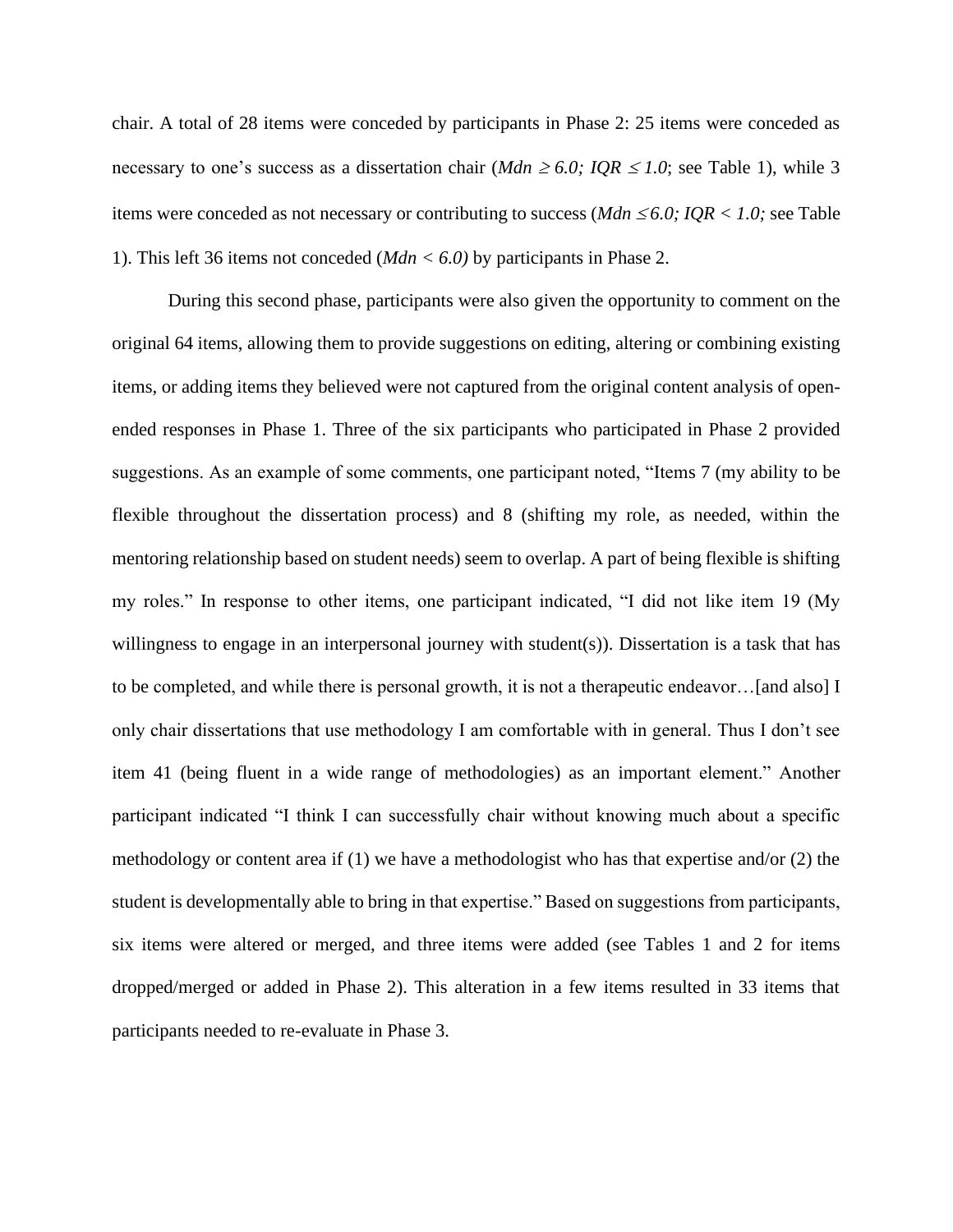## **Phases 3 and 4**

Participants were provided all 33 items that needed to be rated or re-rated in Phase 3. While rating each of the items, participants were able to provide their opinion or statement about why they were rating the item the way that they were. Of the 33 items provided, participants reached consensus that six items were necessary in contributing to their success as dissertation chair (see Table 1). This left 27 items participants did not reach consensus on during Phase 3. Participant responses provided information regarding the items that were not conceded. As an example, one participant indicated "On #20 (my willingness to provide both emotional and instrumental support to student(s)), I went down a point realizing that I do provide emotional support and encouragement but put the tasks on the student," while another participant indicated "emotional support is outside of the relationship…firm expectations are vital." When reflecting on all 33 items provided in Phase 3, one participant stated, "I was surprised to see the items that were not conceded. Many of the items seem to tap into my inner counselor and I use it a great deal with students I am mentoring. I guess I remember how challenging writing a dissertation can be so I have made it my goal to support my advisees as much as I can while they are going through this journey."

No items were added or altered during or after Phase 3. Therefore, all 27 items not conceded in Phase 3 were provided to participants in Phase 4. Participant comments were provided with these 27 items during Phase 4 so that other participants could see the rationale behind rankings from other participants, anonymously. Of the 27 items, a total of six items were conceded as necessary in contributing to success as a dissertation chair.

Overall results included three items that met consensus as not necessary to dissertation chair success, six items that were dropped, and 21 items that never conceded as necessary or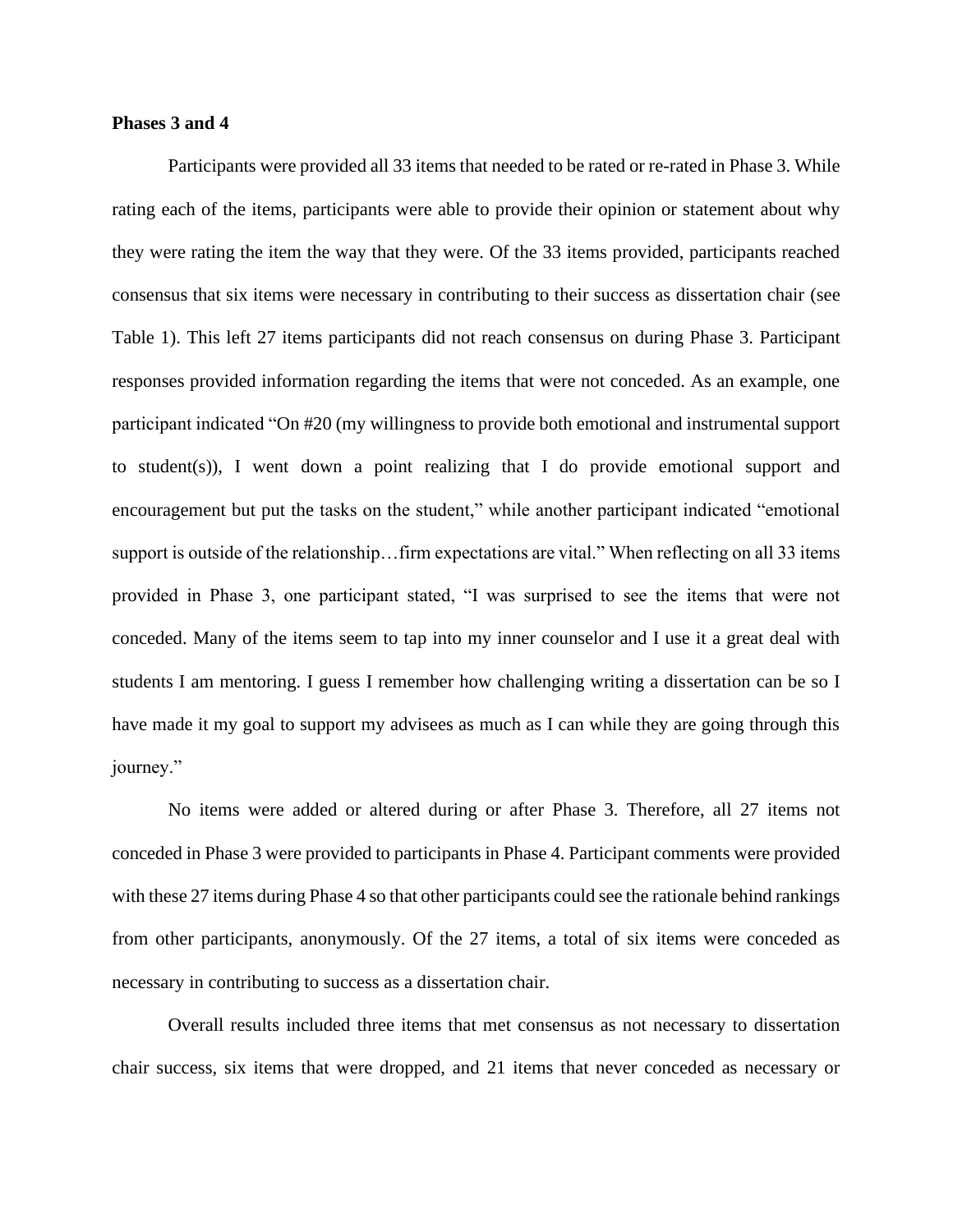unnecessary (see Table 1). The 21 items that never conceded as necessary, or unnecessary, by participants seem to reveal differing viewpoints on what is necessary to be a successful dissertation chair. Thirty-seven items, across three rounds, conceded as necessary to the success of a dissertation chair. These authors organized the 37 items based on three overarching themes: Navigating Others, Navigating Self, and Navigating Structure (see Table 2).

**Navigating others.** The items in this category connected with the relational aspects of being a successful dissertation chair. This category included 16 items that were conceded as necessary for dissertation chair success. The majority of these items (13 items) reached consensus in Phase 2 (i.e., early in the study).

**Navigating self.** The items in this category connected with the intrapersonal aspects of being a successful dissertation chair. This category also included 16 items that were conceded as necessary for dissertation chair success. The items in this category reached consensus during various phases (Phase  $2 = 7$  items conceded; Phase  $3 = 4$  items conceded; Phase  $4 = 5$  items conceded).

**Navigating structure.** The items in this category connected with the structure and organizational aspects of being a successful dissertation chair. This category included five items that were conceded as necessary to dissertation chair success. All five items reached consensus in Phase 2 (i.e., early in the study).

#### **Discussion**

The purpose of this study was to explore the research question of: "What do a group of expert dissertation chairpersons in the field of counselor education consider as aspects that are necessary to their success in that role?" These findings suggest the answer is complex and there are multiple layers to being a successful dissertation chair, which aligns with the previous study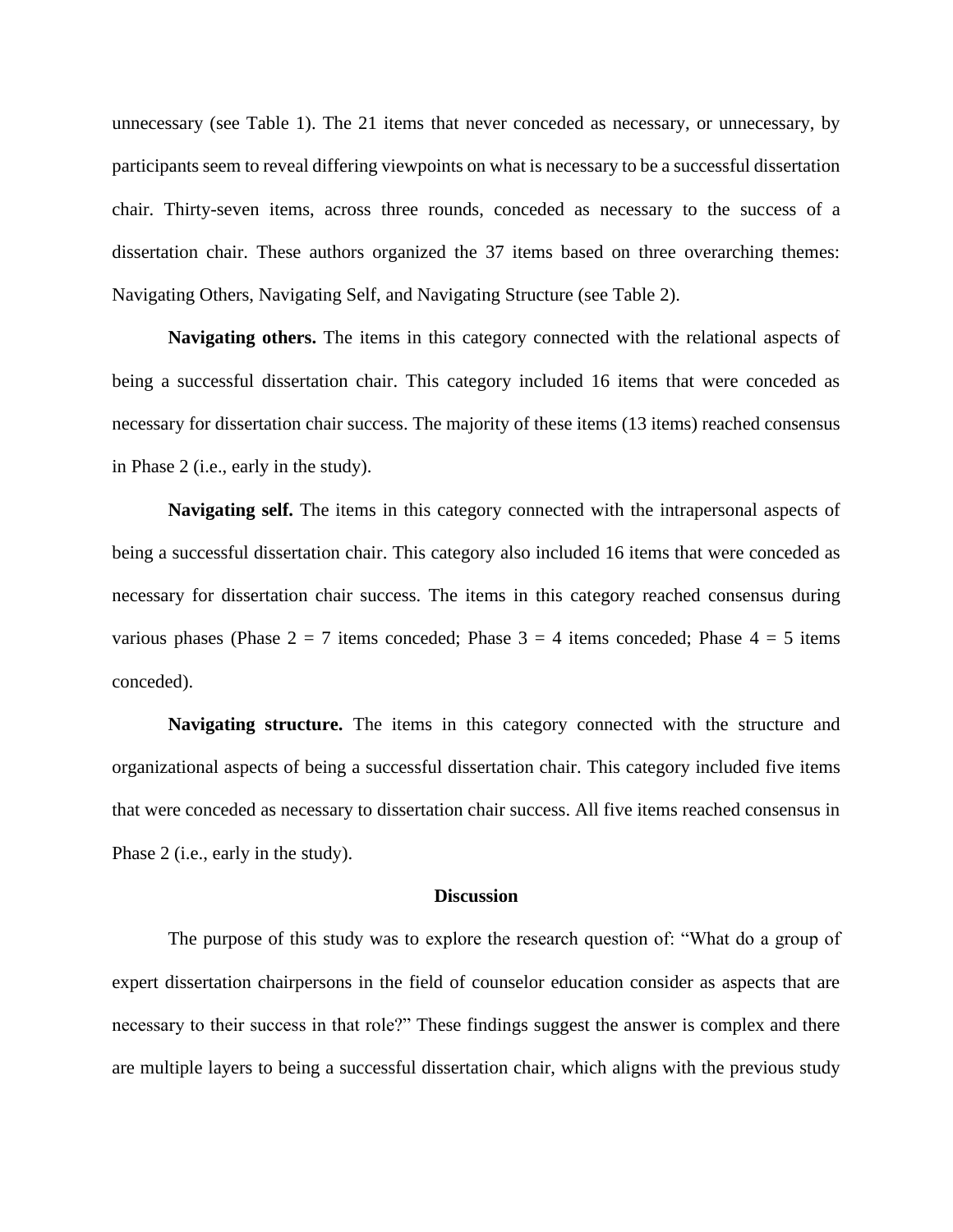on this topic (Roberts et al., 2019). The four phases in this study resulted in 37 items reaching consensus as necessary to dissertation chair success, which were organized into three main categories of Navigating Others, Navigating Self, and Navigating Structure (see Table 2). This was done to further enhance discussion and application of the findings.

#### **Navigating Others**

Participants' comments and the early consensus on many items in this category suggests that navigating interpersonal dynamics may be most essential to success as a dissertation chair. The theme of Navigating Others aligns with the idea that the interpersonal aspect of one's training and mentoring relationship is imperative to gaining a researcher identity and self-efficacy (Gelso, 1993; Gelso et al., 2013). Gelso and colleagues (1993; 2013) theorized, and supported, that one aspect of research training is faculty and mentors revealing the excitement and passion for research, while providing the support and guidance in non-threatening ways. The items generated and agreed upon by participants on the current panel align with these aspects, as evidence of it being necessary to clearly communicate, collaborate, and support the student personally and professionally.

Other researchers found similar findings from a student perspective. Students often conveyed a preference for dissertation chairs with relational skills over research knowledge and expertise (Neale-McFall & Ward, 2015; Roberts & Seaman, 2017). It is important to note, that while many items in Navigating Others conceded among participants in the current study, some participants communicated differing viewpoints around interpersonal connections. This may speak to differences in presentation and relational style for one dissertation chair versus another. For example, one participant described regularly using counseling skills to connect with students while another expressed concern that would make the dissertation a "therapeutic endeavor." These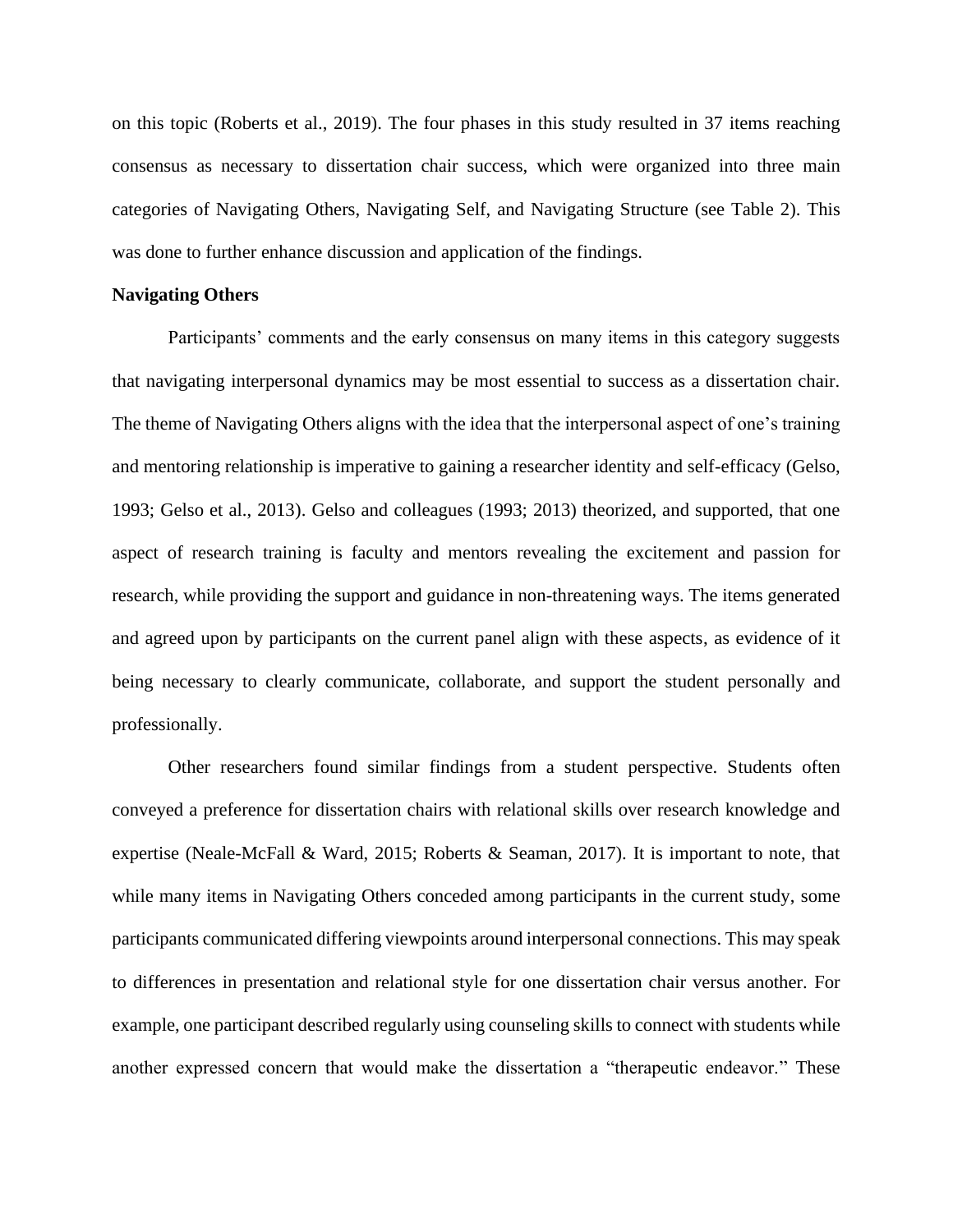discrepant perspectives show that even though there was consensus on the need to connect relationally, there may be unique differences in how that is executed. Either way, it remains important for dissertation chairs to have self-awareness of the way they connect with others in order to guide their research mentoring practices based on what is best for the mentee (Borders et al., 2012). This may include a discussion early on in the relationship, asking the mentee what they need in the dissertation process and from the relationship generally, to know if this is something that can be provided, and if the faculty member is willing (Borders et al., 2012).

While Navigating Others is primarily about the interpersonal relationship between the faculty member and the student, it also includes the interpersonal dynamics of the dissertation committee. This is important given the mixed experiences students can have with their dissertation committees (Burkard et al., 2014). Burkard and colleagues found some participants described their committee as having a positive impact while others had negative consequences as a result of their dissertation chairs having conflictual relationships with their committee members. Student participants have even noted that faculty relationships with each other have been a barrier to them completing their dissertations (Flynn et al., 2012). Both the Flynn et al. (2012) and Burkard et al. (2014) provide further support that part of being a successful dissertation chair is negotiating relationships within the system of the dissertation committee.

# **Navigating Self**

Many of the Navigating Self items link with what is required of counselors such as having self-awareness, having cultural awareness, seeking growth, knowing limits, and being present. This even aligns with the counseling research competencies, where skills related to being a competent counselor were identified as a component of being a competent researcher (Wester & Borders, 2014). Gelso and colleagues (1993; 2013) suggested part of a successful RTE involves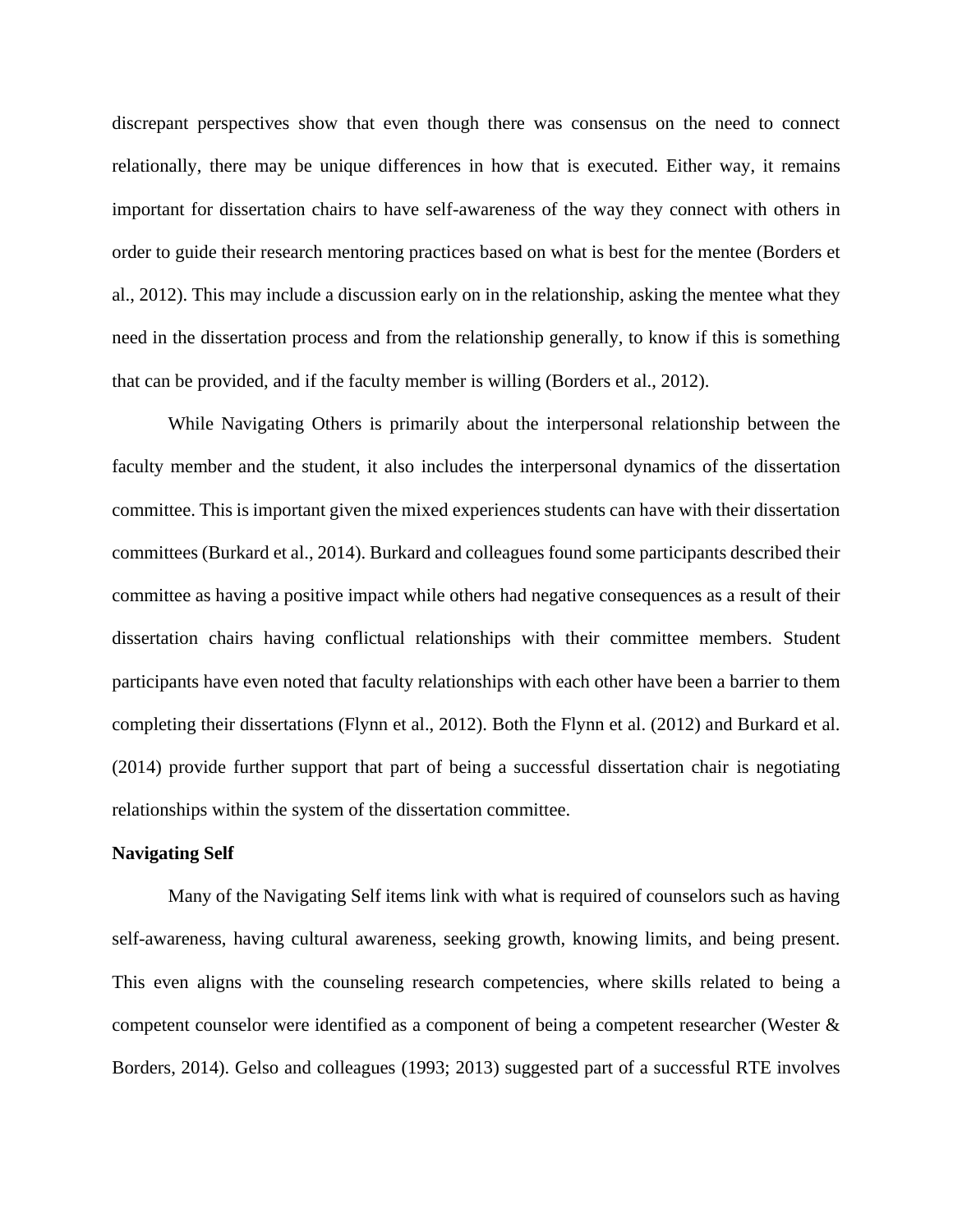faculty guiding students to look inward for their own ideas and development; however, the findings for the current study demonstrate that faculty looking inward is potentially an important first step. Dissertation chairs are in a power position and have a responsibility to be reflective and intentional (Flynn et al., 2012; Roberts & Seaman, 2017).

According to the participants, dissertation chair success is also facilitated by having research related skills and knowledge, and being willing to gain knowledge. As indicated in previous literature (Borders et al., 2012; Wester & Borders, 2014; Roberts et al., 2019) and in the current study, dissertation chairs do not need to be knowledgeable in every area of the research; however, they do need to be aware of their limits and disclose those to students. As noted by participants in this study, what seems to have made them a successful dissertation chair was their willingness to compensate for weaknesses by seeking out others with certain skills or increasing their own knowledge base through trainings and consultations.

#### **Navigating Structure**

Although there were fewer items conceded as necessary in this category, participants highlighted the importance of providing structure as a dissertation chair. These items included task-oriented aspects related to boundary and expectations setting, scheduling meetings, and continuously reexamining structure. The findings in the current study fit with previous studies (Cornér et al., 2017; Roberts et al., 2019) that managerial aspects are key to success as a dissertation chair and decreasing doctoral students' burnout. Cornér et al. (2017) found that students who met regularly also reported less burnout and more satisfaction with their advisor. Additionally, scholars (Borders et al., 2012; Flynn et al., 2012; Roberts & Seaman, 2017; Tengberg, 2015) have found it is important for dissertation chairs to build a framework within a process that is often experienced by students as ambiguous. Flynn et al. (2012) found that students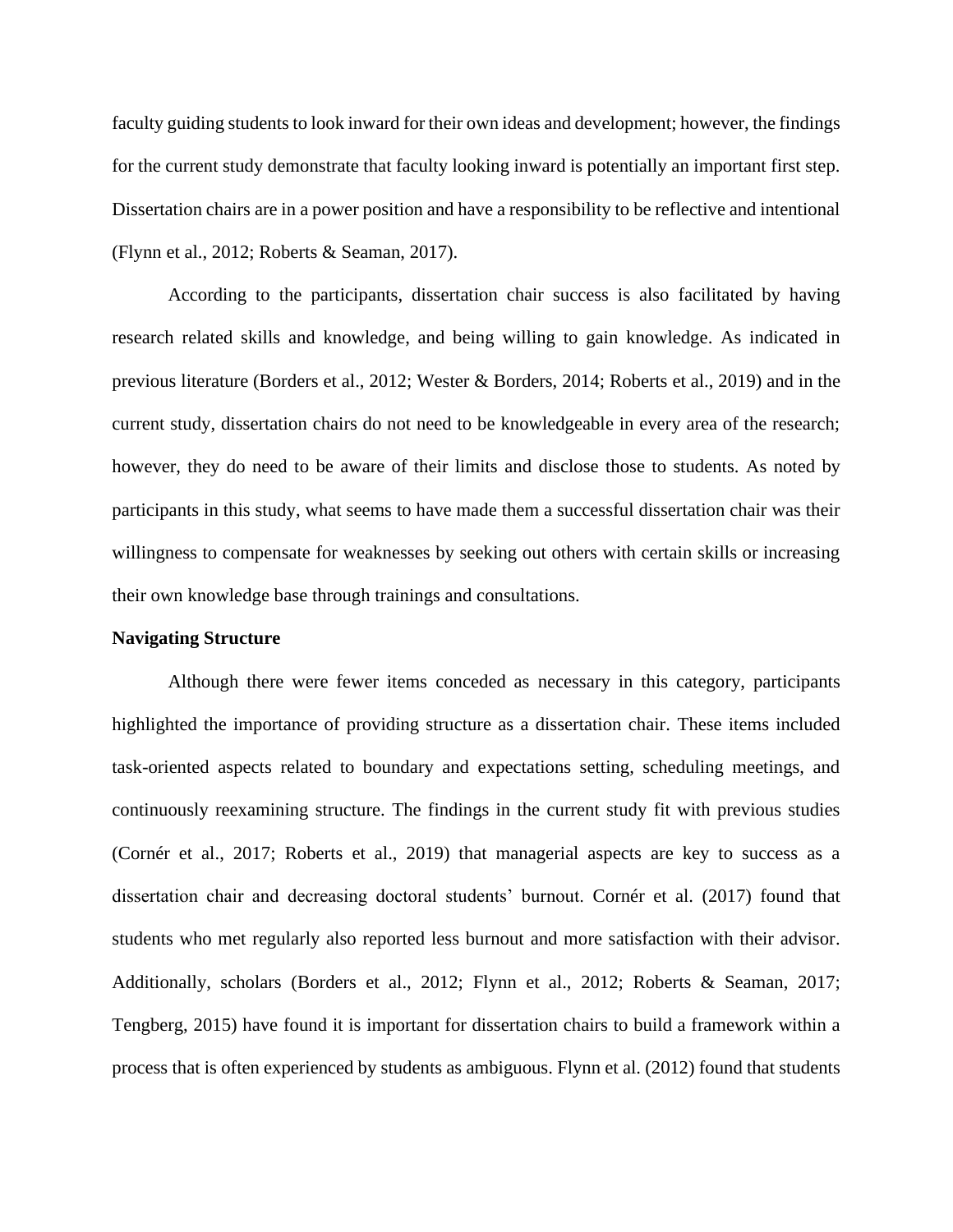who completed their dissertations frequently referenced the organization created by their chairs (e.g., chair-imposed deadlines, frequent meetings); in fact, they attributed much of their success in completing their dissertation to the framework their dissertation chair provided. It is also important to acknowledge that flexibility is key as there can be unanticipated changes during the dissertation process; therefore, ongoing conversations need to occur with the student to make appropriate adjustments (Borders et al., 2012; Flynn et al., 2012; Neale-McFall & Ward, 2015).

## **Limitations and Future Research**

The number of participants in this study was on the lower end of the suggested range for Delphi methodology (Higgins et al., 2013), which may have impacted items reaching consensus versus not. However, this lower range seems to relate to a limited number of individuals meeting the criteria of recently chairing students to completion, chairing at least four, and mentoring others. Another possible limitation is that most participants in this study were located in the southeast region of the United States. Although this could be a limitation of this study, at the same time, it seems appropriate given that the majority of doctoral level counselor education programs are in the southeast region.

While these limitations do exist, this research provides a foundation for future researchers to continue to inform dissertation chair practices. These items could be given to a larger sample of counselor educators and faculty in other disciplines to explore different rating patterns based on number of dissertations chaired, cultural factors, program type (preparing mostly future educators vs mostly future practitioners), and discipline. These items could also be rated by students for comparison with faculty ratings. Qualitative methodology could be utilized to provide more depth to understanding what facilitates success in the dissertation role. Another important avenue for future research relates to the cultural aspects of research mentorship. In the current study,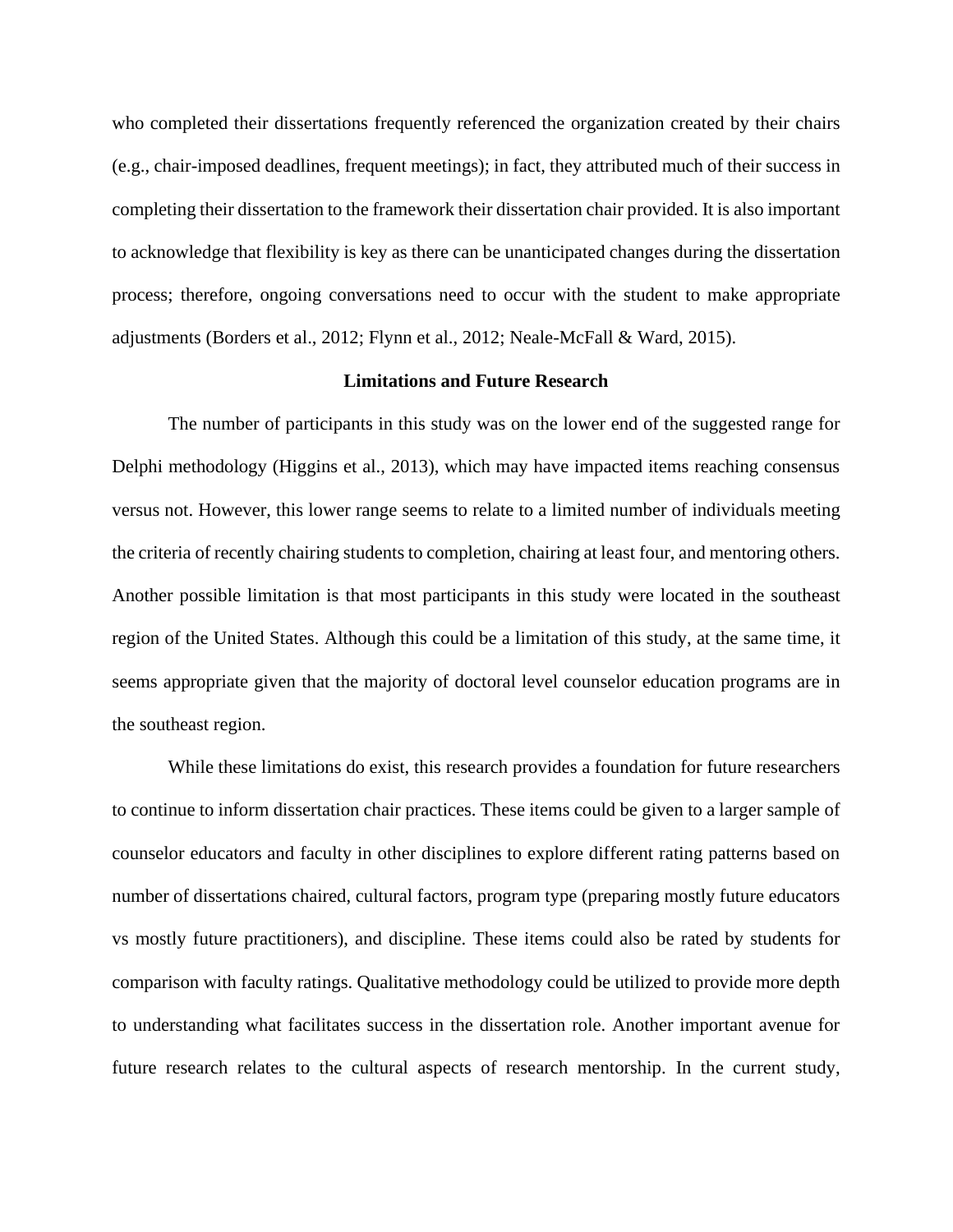broaching cultural similarities and differences was not conceded upon, revealing that dissertation chairs differ on this item, some agreeing it is important while others do not believe it is important to helping students successfully complete their dissertation. This finding in conjunction with other studies (Purgason et al., 2018) suggests that culture may not be discussed or broached by some research mentors, so more research in this area may be important.

## **Implications**

There are implications of this research on the chair selection process regarding when and how dissertation chair selection occurs. A few of the participants revealed that part of their success as a dissertation chair occurred because of the structures in place that promote appropriate timing of selection and a strong match with students based on research interests, personality, and other characteristics. Neale-McFall and Ward (2015) indicated the matching process needs to be directed by the student and involve multiple stages of information gathering (e.g., meetings with faculty to assess fit). One participant stated that dissertation chair selection occurs "1st year, 2nd semester, after interviewing all faculty individually in the fall of their first year." Conversely, another participant said selection occurs "Typically first semester of third year, but only after completion of comprehension exams." These findings reveal a possible need for programs to be more intentional about how and when student and dissertation chair are paired, as this may influence the interpersonal relationship between mentor/dissertation chair and student. An example of process and timeline may be to have students interview all faculty about research, interpersonal and intrapersonal dynamics (potentially using the items from this study to guide the discussion) during their first semester; then students select a dissertation chair the second semester that will remain their chair throughout the rest of their program. This structure integrates suggestions from previous researchers (Lamar & Helm, 2017; Neale-McFall & Ward, 2015) that students need to gather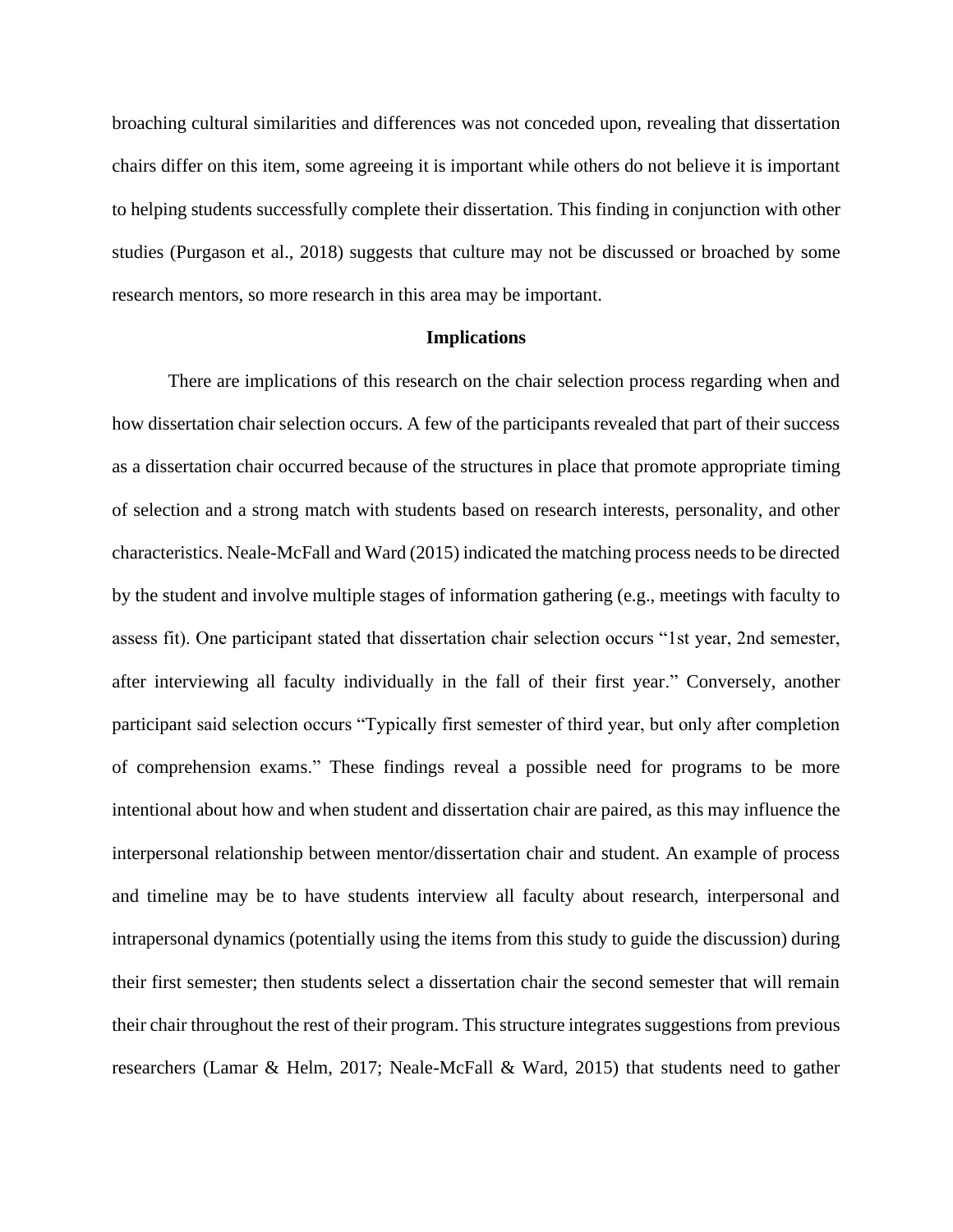information about faculty to assess fit and have multiple points of connection with their dissertation chairs.

Another implication of the findings relates to culture in the dissertation process. As indicated in the American Counseling Association Code of Ethics (2014), counselor educators are ethically bound to be culturally aware and competent in all their professional roles. Jones and Welfare (2017) found that cultural broaching often did not occur by licensed clinicians and, instead, the clinician waited for their clients to bring up culture. That information connects with dissertation chair practices in that chairs may wait for their advisees to discuss cultural dynamics in the relationship and process. The findings in the current study suggest that culture may not be consistently broached across dissertation chairs in the field of counselor education. During the qualitative phase in this study, four culture related items emerged and only one of those initial four items reached consensus as necessary to success as a dissertation chair. One of the participants stated "I acknowledge that I broach differences more frequently than I do similarities." Purgason, Avent, Cashwell, Jordan, and Reese (2016) described that discussion of cultural allows dissertation chairs to promote connectedness by modeling and cultivating mutual empathy and authenticity. An example of a statement could be: "as we both know, cultural considerations are essential in all our professional roles and relationships. I hope we can be both curious about and open to exploring how our cultural similarities and differences influence our working relationship and your dissertation process." Importantly, cultural broaching is an ongoing process (Jones & Welfare, 2017) and this statement should be considered as a springboard for continued conversations about culture.

Lastly, participants used the following phrases when asked in Phase 1 about what or who helped them develop as a dissertation chair: "no one"; "I learned by trail and error"; "no one took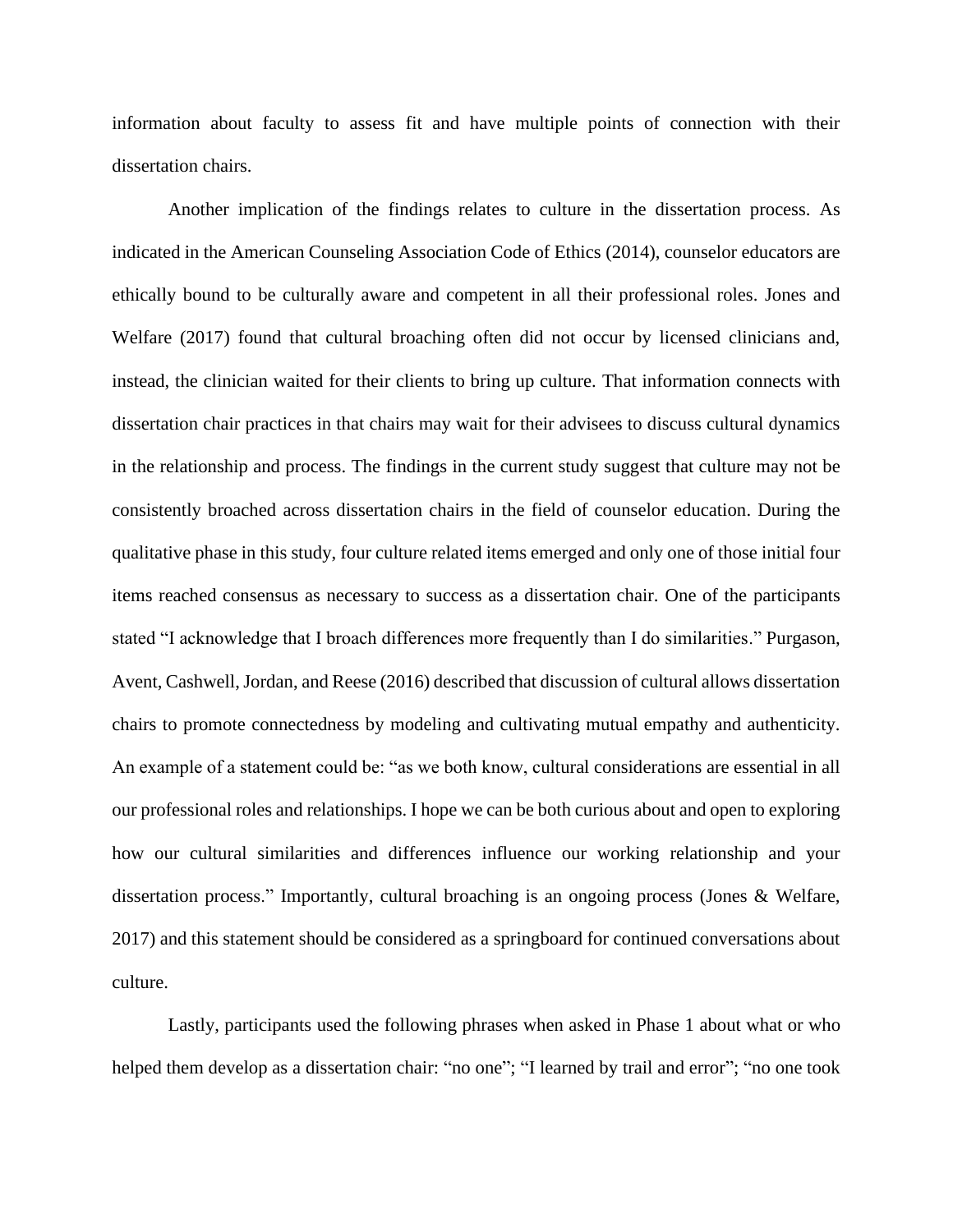me under their wing"; "I learned from my own dissertation experience"; "I learned by having multiple experiences chairing." Perhaps, the implementation of items in the categories of Navigating Others, Self, and Structure may diminish the frequency of these types of narratives and serve as a catalyst to promote mentoring of future dissertation chairs so they can provide more effective research mentorship to students. As suggested by Borders et al. (2012), there is a developmental process to learning how to mentor effectively, which suggests there may need to be a tiered process to faculty becoming dissertation chairs. An example of this may be to have faculty serve as dissertation committee members for years 1-3, co-chair for years 4-6, and to become sole chair years seven and beyond. Some programs may not have the resources or staff to allow for this intentional sequencing for dissertation chair responsibilities and mentoring of mentoring. In those cases, these items could, at the very least, help dissertation chairs mentor themselves by examining the items and making action plans to grow in the various areas.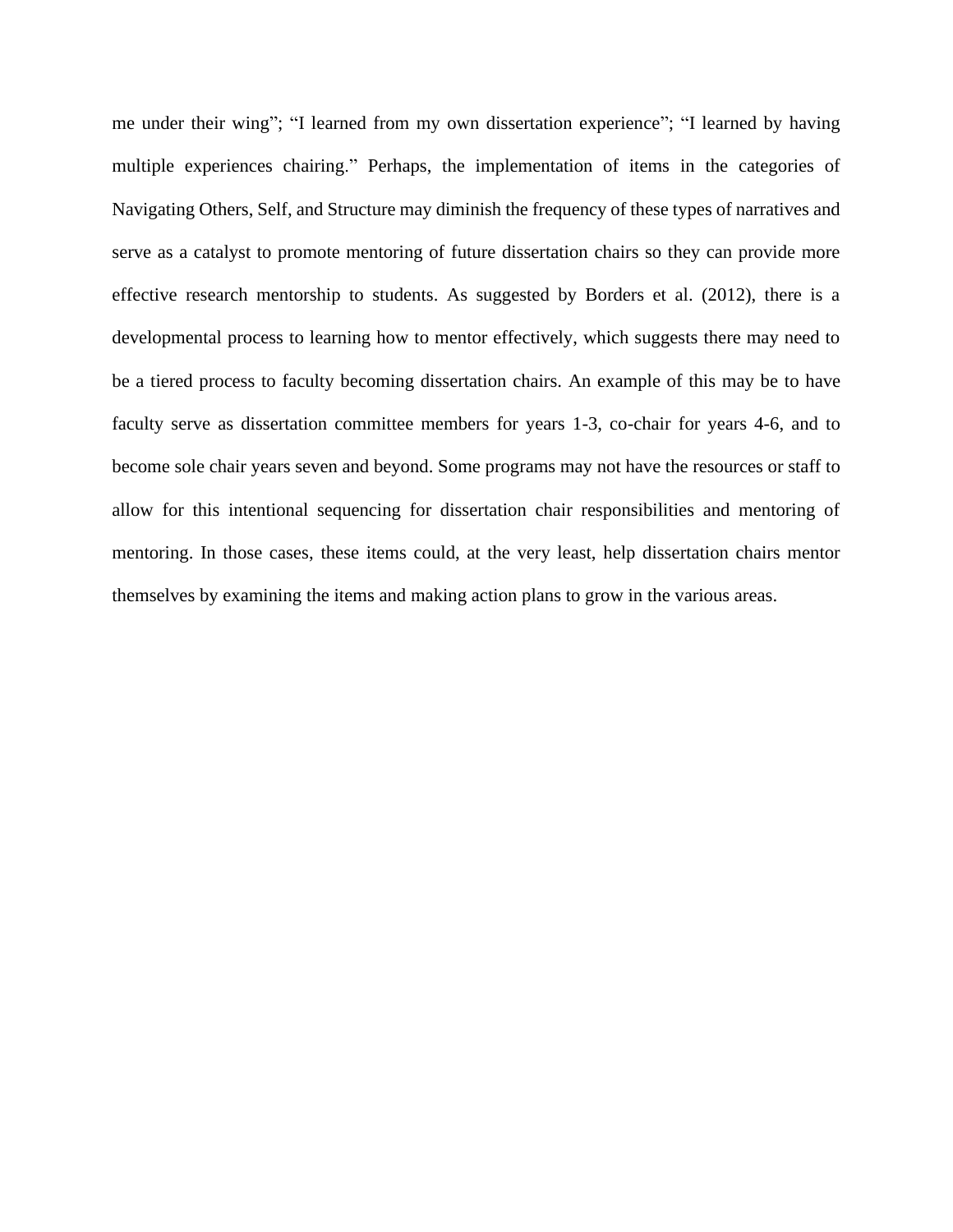# References

American Counseling Association. (2014). *2014 ACA code of ethics*. Alexandria, VA: Author.

- Bloom, J. L., Propst Cuevas, A. E., Hall, J. W., & Evans, C. V. (2007). Graduate students' perceptions of outstanding graduate advisor characteristics. *NACADA Journal, 27*(2), 28- 35. doi:10.12930/0271-9517-27.2.28
- Borders, L. D., Wester, K. L., Haag Granello, D., Chang, C. Y., Hays, D. G., Pepperell, J., & Spurgeon, S. L. (2012). Association for counselor education and supervision guidelines for research mentorship: Development and implementation. *Counselor Education and Supervision, 51*, 162-175. doi:10.1002/j.1556-6978.2012.00012.x
- Borders, L. D., Wester, K. L., Fickling, M. J., & Adamson, N. A. (2015). Dissertations in CACREP-accredited doctoral programs: An initial investigation. *The Journal of Counselor Preparation and Supervision, 7(3).* doi:10.7729/73.1102
- Burkard, A. W., Knox, S., DeWalt, T., Fuller, S., Hill, C., & Schlosser, L. Z., (2014). Dissertation experiences of doctoral graduates from professional psychology programs. *Counselling Psychology Quarterly, 27*(1), 19-54. doi:10.1080/09515979.2013.821596
- Clayton, M. J., (1997). Delphi: A technique to harness expert opinion for critical decision-making tasks in education. *Educational Psychology, 17*(4). 373-385. doi:10.1080/0144341970170401
- Cornér, S. Löfström, E., & Pyhältö, K. (2017). The relationship between doctoral students' perceptions of supervision and burnout. *International Journal of Doctoral Studies, 12*, 91- 106. doi:10.28945/3754
- Council for Accreditation of Counseling & Related Educational Programs. (2016). *2016 CACREP standards.* Retrieved from http://www.cacrep.org/wp-content/uploads/2018/05/2016- Standards-with-Glossary-5.3.2018.pdf
- Council of Graduate Schools. (2010). *Ph.D. completion project: Policies and practices to promote student success.* Retrieved from<http://phdcompletion.org/information/book4.asp>
- Doughty, E. A. (2009). Investigating adaptive grieving styles: A Delphi study. *Death Studies, 33,* 462-480. doi:10.1080/07481180902805715.
- Flynn, S. V., Chasek, C. L., Harper, I. F., Murphy, K. M., & Jorgensen, M. F. (2012). A qualitative inquiry of counseling dissertation process. *Counselor Education and Supervision, 51*, 242- 255. doi:10.1002/j.1556-6978.2012.00018.x
- Gelso, C. J. (1993). On the making of a scientist-practitioner: A theory of research training in professional psychology. *Professional Psychology: Research and Practice, 24,* 468-476. doi:10.1037/0735-7028.24.4.468
- Gelso, C. J., Baumann, E. C., Chui, H. T., & Savela, A. E. (2013). The making of a scientistpsychotherapist: The research training environment and the psychotherapist. *Psychotherapy, 50,* 139-149. doi:10.1037/a0028257
- Higgins, S. E., Veach, P. M., MacFarlane, I. M., Borders, L. D., LeRoy, B., & Callanan, N. (2013). Genetic counseling supervisor competencies: Results of a delphi study. *Journal of Genetic Counseling, 22,* 39–57. doi:10.1007/s10897-012-9512-z
- Hsu, C-C., Sanford, B. A. (2007). The Delphi technique: Making sense of consensus. *Practical Assessment, Research, and Evaluation, 12*(10), 1-8.
- Iqbal, S., & Pipon-Young, L. (2009). The Delphi method. *The Psychologist, 22*, 598-600.